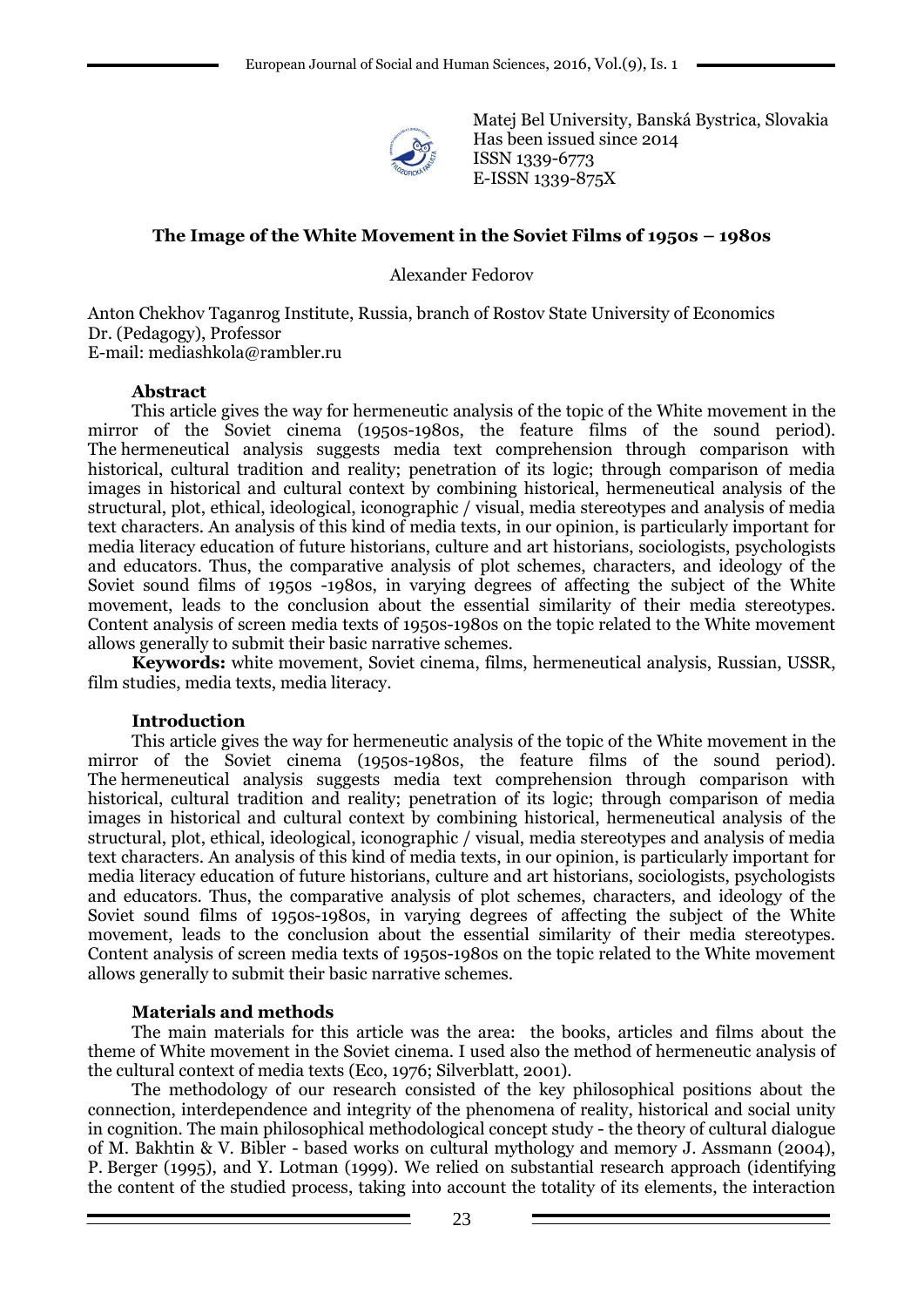between them, of their nature, refer to facts, analysis and synthesis of theoretical conclusions, etc.), the historical approach – consideration of the concrete historical development Statement Topics in cinema of sound period. The effectiveness of this methodical approach has been proven as the Western (R. Taylor and others), and Russian (E.V. Volkov, Y. Kondakov, N.M. Zorkaya E.A. Ivanyan, M.I. Turovskaya, A.O. Chubaryan) researchers.

### **Discussion**

Of course, the individual aspects of the image of the White Movement in the Soviet films were touched on before. For example, Western scientists have published many books and articles about "the image of enemy", i.e. Red Russia on the screen (Keen, 1986; Strada, and Troper, 1997; Taylor and Spring, 1993). During our study we examined historical and film studies publication of the Soviet period (V.E. Baskakov, A. Groshev, M.E. Zack, N.A. Lebedev, R.N. Yurenev et al.), where the "interpretation and evaluation of the history of "White Guard" were often based not only on the real facts of the past, but were fitted under the scheme set up under the Marxist class approach" [Volkov, 2009, p.26], post-Soviet work of V.E. Bagdasarian (2003), A.G. Kolesnikova (2006), N.V. Chernova (2007), in varying degrees, dedicated to the subject of the Civil War and the White movement in the screen. A more extensive approach to the subject of the White movement with respect to its reflection in art peculiar research E.V. Volkov (2003, 2008, 2009), and Y.E. Kondakov (2007, 2012, 2015).

### **Results**

# *The Period of 1950s*

### *General socio-cultural, political and ideological context of the 1950s (the period after 1955, after the death of Stalin):*

- Liquidation of mass terror of the state against its own citizens while the local struggle against the "dissidents" is preserved (with Boris Pasternak, etc.), there is a partial amnesty for prisoners;

- Exposure of the so-called "cult of personality" of I.V. Stalin (since 1956);

- The rejection of the thesis of the class struggle within the country, the announcement about the creation of a single Soviet people, which has no national, ethnic, class, racial problems;

- The official rejection of the idea of world revolution and universal dictatorship of the proletariat, the proclamation of the policy of "peaceful coexistence between the socialist and capitalist systems" while the so-called "ideological struggle" is maintained;

- Despite this – intense militarization, the unleashing of local military conflicts (in Africa and Asia), and intervention in Hungary (1956); support, including military, pro-communist regimes in developing countries are continued.

- Further industrialization (mainly heavy and military industry) is continued, though at a slower pace;

- Attempt to implement agricultural reforms, including the development of virgin lands;

- The beginning of "space age" (the world's first flight of the satellite);

- The continuation of the intensive implementation of communist ideology (in the updated, focused on the works of Lenin and post-Stalin ideologists treatment) with less intensive than, for example, in the 1920s, but is still an open struggle against religion.

Genre modification subjects of the White movement: drama (military, historical), at least romance, western, comedy.

Large-scale adaptation of A. Tolstoy's novel *The Road to Calvary,* which was screened by G. Roshal in 1957-1959; it embodied the typical stereotypes of (the movie) Drama of 1930s–1940s on the "historical-revolutionary theme," colored with a certain degree of sympathy to some representatives of the "alien elements": the poor enthusiastically takes the power of the Bolsheviks, "middle class" and intellectuals hesitate, the terror, blood, war are frightened them. But in the end, wavering understands that the Bolsheviks were forced to go to these repressive measures, for the sake of the future benefit of the poor. So doubters' characters come to understand the correctness of the theory of revolutionary terror, violence and dictatorship of the proletariat ... (by the way,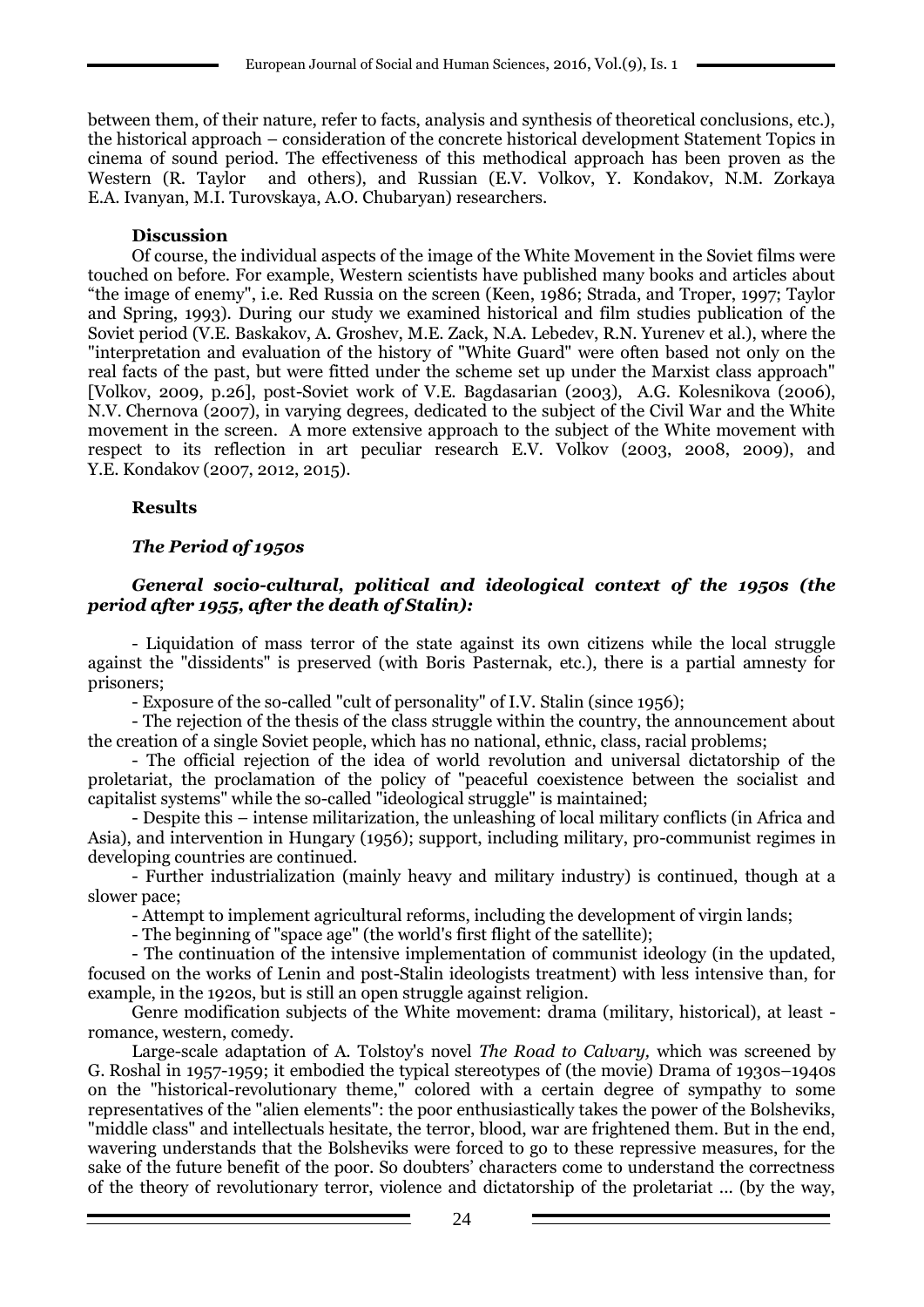these stereotypes were so tenacious that with certain modifications they successfully lasted until the 1980s).

No less ambitious *And Quiet Flows the Don* (1958) by S. Gerasimov was tougher in texture (the novel by M.A. Sholokhov has been in the basis of it): throwing Gregory Melikhov between Reds and Whites embodied the tragedy of fratricidal civil war. And then the episode where M. Gluzsky clearly played a White Guard officer who shouted before being shot in the face of their murderers everything what he thought about the Bolsheviks and their leader Lenin sharply hit a spectator memory...

The second account of a novel by N. Ostrovsky *How the Steel Was Tempered*, released under the name *Pavel Korchagin* (1956), despite the expressive visual language and desperate romanticizing like the main character, and "commissars in dusty helmets", was, actually much closer to the "old" than to the "new". Young filmmakers at that time A. Alov and V. Naumov seemed important to clean "the bright image of the communist idea" from subsequent accretions of Stalinism. But the main opposition in relation to the Reds and Whites, they remained in the orthodox positions, hence the frantic manic faithful soldier of Bolshevik Revolution Pavel Korchagin was emotionally played by V. Lanovoy.

But a romantic intelligence of White Guard officer Govorukha-Otrok from (melo)drama of Gregory Chuhraj *Forty first* (the first film adaptation of the story of B. Lavrenev *Forty first* was filmed back in silent films of the 1920s, but then the censorship was much softer than in the period of 1930s -1940s) has become the real breakthrough across banal stereotypes associated with onscreen interpretation of the image of the White movement.

Officer Govorukha-Otrok of the *Forty first* (1956), by fate was on the island alone with a Red sniper Maryutka, was endowed with inconceivable for the Soviet cinema of previous years attractive features, "soft, emotional sensitivity and attention to the beloved" [Shneiderman, 1965, p.64]. A wonderful performer of this role - Oleg Strizhenov wrote about the principal novelty filmimage of the White Guard officer: "When at the end of the film I, or rather, Officer Govorukha-Otrok was killed, the audience wept. And not only abroad, where the grown old officers lived, but also at our place people brought up on hatred for the Whites. Suddenly, the audience realized that all of us - Whites and Reds - the Russian people fighting with each other, engage in an abnormal case; destroy our love, and thus the soul"[Strizhenov, 2001].

This explains why the way of *Forty first* on the screen was so heavy. For example, at the Arts Council of Mosfilm masters of those days said that "in this picture all positions ideologically are vicious: the hero and heroine are isolated from society, they are on a deserted island. The heroine falls in love with the White Guard, the enemy" [Schneiderman, 1965, p.31].

Even the screenwriter of *Forty first -* G. Koltunov indignant by the humanist interpretation of the story, wrote to the director of *Mosfilm* I.A. Pyriev the following note: "Dear Ivan Aleksandrovich. I have just looked at the material paintings of the young director Chuhraj. I put you on notice that under this White Guard cooking I will not put my good name" [Razzakov, 2007].

To its credit, I.A. Pyriev did not listen to this denunciation, and *Forty first* not only went out on the wide screen, but received a well-deserved recognition of the audience, critics and festival juries.

The onset of the political "thaw" allowed the filmmakers to expand the domestic genre spectrum of films related to the activities of the White movement. So Samson Samsonov in the *Miles of Fire* practically the first time in the Soviet sound film (we, of course, remember the dumb *Red Devils*) turned to the genre of western. The famous film historian and critic V.P. Demin wittily wrote about this film as follows: "Let's try to put a secret agent in the coach. It made a screenwriter N. Figurovsky and director S. Samsonov in the film *Miles of Fire* (1957). Composition this "road western" copied from *Stagecoach*, did not suffer from the fact that in the same carriage were close security officer, riding to his own, to help the besieged city, and masked a White Guard, hurrying there, just the opposite purpose - to lead an uprising against the Bolsheviks" [Demin, 1980, p.63].

In 1959 it was time for comedy - in the *Green Van* director Henrich Gabay managed to convey the originality of the story by A. Kozachinsky, served as the basis for the scenario: richly sculpted characters sad humor and eccentricity.

... Odessa, 1919. The power changes in the city almost every day: invaders, Whites, Reds, Greens ... Sometimes town becomes a "draw", and sometimes the authorities - just three. And each has its own "state border." Especially in this atmosphere of "quiet Odessa", flooded by the same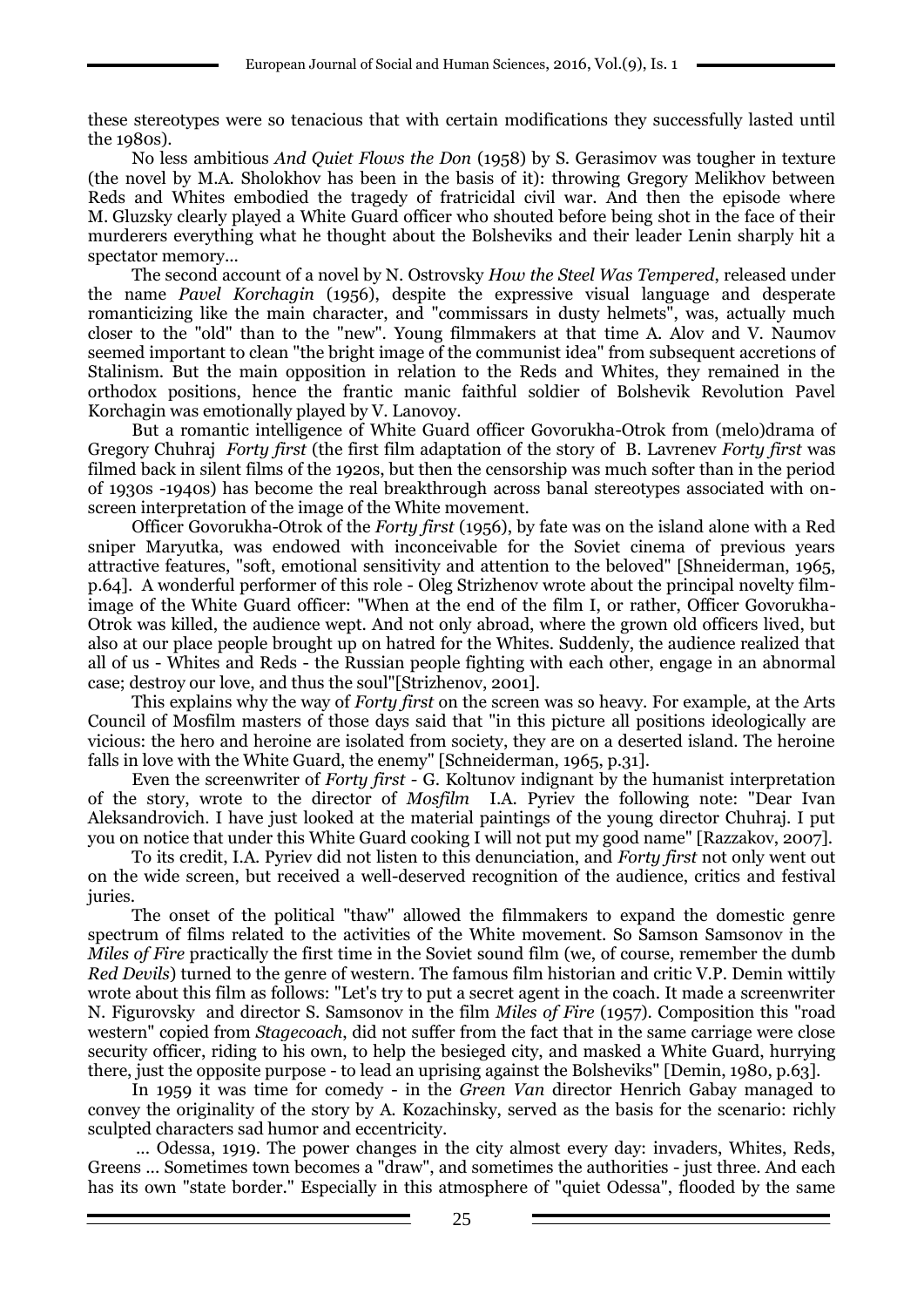gang of thieves, the hapless schoolboy Petya enters. And the transition from one "state borders" Peter and his grandfather were detained. The camera stops at the dull eyes of brash ensign. Shot and Peter, frantically clutching his chest, settles on the ground ... Is it the dramatic denouement? Not at all – a few seconds later Peter opens his eyes and pulls from his pocket a thick volume of *The Three Musketeers.* And a warm lead falls from a broken piece of the book...

The whole movie by G. Gabay is built in such a collision of drama and comedy. Sporadic images of Whites are exaggerated stereotyped, but at the same time turned toward the grotesque comedy. So if you want you can discover the stylistic and genre roots as the dashing *Elusive Avengers* (1966) by E. Keosayan so eccentric *Intervention* (1967) by G. Poloka.

### *The structure of the stereotype image of the White movement in the Soviet cinema of the 1950s (after 1955)*

**historical period, the place of action**: any period of time from 1918 to 1924, Russia.

**furnishings, household items:** a modest dwelling, forms and objects of everyday life of Reds and sympathizers characters, neat houses, the shape and household items of white guard characters (especially - the high command).

**methods of depicting reality:** it is realistic (*And Quiet Flows the Don),* or conditional: in the framework of the comedy (*Green Van*), thriller (*Oleko Dundich*) or western (*Miles of Fire*) image of the life of characters of the White movement.

**characters, their values, ideas, clothes, physique, vocabulary, facial expressions, and gestures:** positive characters (Reds) are the supporters of advanced communist ideas; White characters are differentiated: on the one hand, it is the traditional negative characters are the supporters of inhuman, militaristic, monarchist, bourgeois, imperialist ideas (*The Poet, Miles of Fire, Golden Train*). On the other (as, for example, in the film *Forty first*) it is intelligent people who defend their principles and ideas of honor, good and evil.

Characters are shared by not only social, but also material status. Whites are dressed, of course, richer than the poor and humble Reds. As for the body, there is allowed options - Whites on the screen (depending on the task) are the subtle, intellectuals or athletic looking men.

These white characters are shown not only as rude and cruel enemies, with a repulsive appearance, facial expressions and gestures domineering and unpleasant voice timbres, but also (sometimes) as subtle and charming beauties with impeccable manners and refined vocabulary.

Male characters, personified the White movement, still dominated, however, among the enemies of the Communists there were also women, often beautiful and charming...

**a significant change in the lives of the characters:** negative characters, (representatives of the White movement) by means of violence, fraud and bribery (war, terrorism, espionage, cooperation with the invaders, the bourgeois imperialist West and so forth.), are going to put their anti-communist, anti-Bolshevik idea (*Golden train, The Poet, Storm*, etc.). Option: intelligent charming characters from the circle of the White movement are drawn into the revolutionary events in the maelstrom of civil war, trying to keep their romantic value (*Forty first*, *The Road to Calvary*).

**a problem:** the life of the Red characters, for that matter, and the existence of the Bolshevik state as a whole are at risk, and the life of intelligent charming characters that have fallen under the "red wheel" is in danger too...

**the search for solution to the problem:** the struggle (various types and methods) positive Red characters with negative Whites; fluctuations charming intelligent characters are attracted to the ideology of the White movement.

**solution to the problem:** the conscious destruction / arrest the negative White characters; forced destruction / oscillating / or intelligent, romantic White characters are arrested. Option: oscillating White characters realize that the Bolsheviks were forced to go to the revolutionary repressive measures, for the sake of the future benefit of the poor. So doubters heroes of the White movement come to the understanding the correctness theory of revolutionary terror, violence and dictatorship of the proletariat.

#### Examples:

**Forty first. USSR, 1956.** Directed by G. Chukhray. Melodrama. **historical period, the place of action:** civil war, the former Russian empire.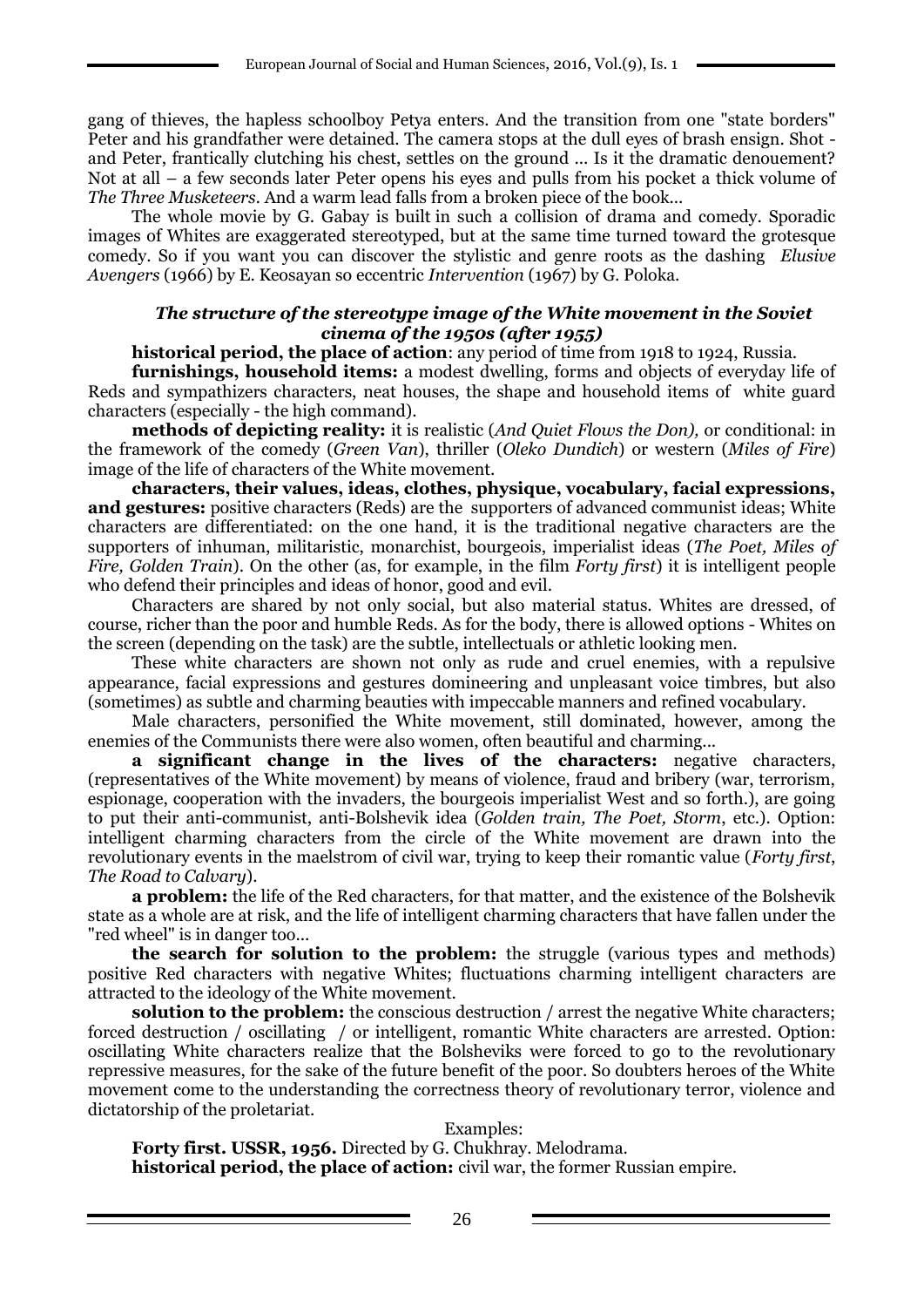**furnishings, household items:** a desert terrain, sea, clothes of characters - both Reds and Whites are rather worn out.

**methods of depicting reality:** a conventional (within the romantic melodrama) image life of characters.

**characters, their values, ideas, clothes, physique, vocabulary, facial expressions,**  and **gestures:** positive characters (Reds) are the supporters of advanced communist ideas. Personification: Red sniper Maryutka, has personally shot 40 enemies; White character is presented by charming and intelligent officer Govorukha-Otrok, who defends his principles and ideas of honor, good and evil. Characters are shared by social status. And Maryutka and Govorukha-Otrok are young, beautiful. Charming officer has good manners and refined vocabulary. Vocabulary of Maryutka is rude, she clearly comes from a poor, uneducated environment.

**a significant change in the lives of the characters:** a charming and intelligent character of the White movement is caught up in the revolutionary events and in the maelstrom of civil war, trying to keep his romantic value.

**a problem:** the life of the main characters - the Red Maryutka and White Officer, who fell under the wheel of bloody civil war, is under the threat ...

**the search for solution to the problem:** there are fluctuations of the main characters between the mutual love and war debts (in Red / White sense of the term).

**solution:** the boat is approaching to the island, where the lovers found their shelter.... There is the forced (forty-one in a row) Maryutka's sniper shot in an intelligent and romantic officer. Her weeping is over the body of the murdered lover.

**The Poet. USSR, 1956.** Directed by B. Barnet. Drama.

**historical period, the place of acti**on: the period of 1917-1920, Russia.

**furnishings, household items:** the modest life and cloths of Reds, rich life and a good form of Whites.

**methods of depicting reality**: a quasi-realistic picture of events.

**characters, their values, ideas, clothes, physique, vocabulary, facial expressions, and gestures:** Whites are shown as cruel enemies of strong constitution. One of the officers is a former poet, speaking before the Civil War on the same poetry readings along with the current Red sympathetic character. White guard poet is imposing, educated, his speech is full of exquisite turns. However, the "moment of truth" exposes his negative class essence. Red poet is simpler, more modest, he is portrayed purely positive, and he is a purposeful, honest fighter for the Bolshevik power, with colorful vocabulary, gestures and facial expressions.

**a significant change in the lives of the characters:** the White troops seize the town and seek to destroy the Red underground. Red poet is arrested.

**a problem:** the life of the poet and the other Red characters is under the threat.

**the search for solution to the problem**: Reds devise a plan to defeat the whites.

**solution:** Reds gain victory, Red poet survives.

**And Quiet Flows the Don. USSR, 1958.** Directed by S. Gerasimov (film adaptation of the novel by M. Sholokhov). Drama.

**historical period, the place of action**: civil war, the south of Russia, Don expanses.

**furnishings, household items:** the South Russian steppes, the Red Army, White Cossack troops; the modest way of life and a form of Reds, neat way of life and a form of White.

**methods of depicting reality:** realistic.

**characters, their values, ideas, clothes, physique, vocabulary, facial expressions, and gestures:** after Sholokhov's novel S. Gerasimov was broken the established stereotypes in the Soviet cinema that positive characters (Reds) are certainly supporters the advanced communist ideas, and negative characters (Whites) are supporters the inhumane ideas. The characters in the film are not almost shared by any social or financial status (and the one and the other side - the Don Cossacks), it is a little different and their vocabulary (with the exception of senior officers). White characters look usually worthy opponents.

**a significant change in the lives of the characters:** Red and White Cossacks fighting with each other.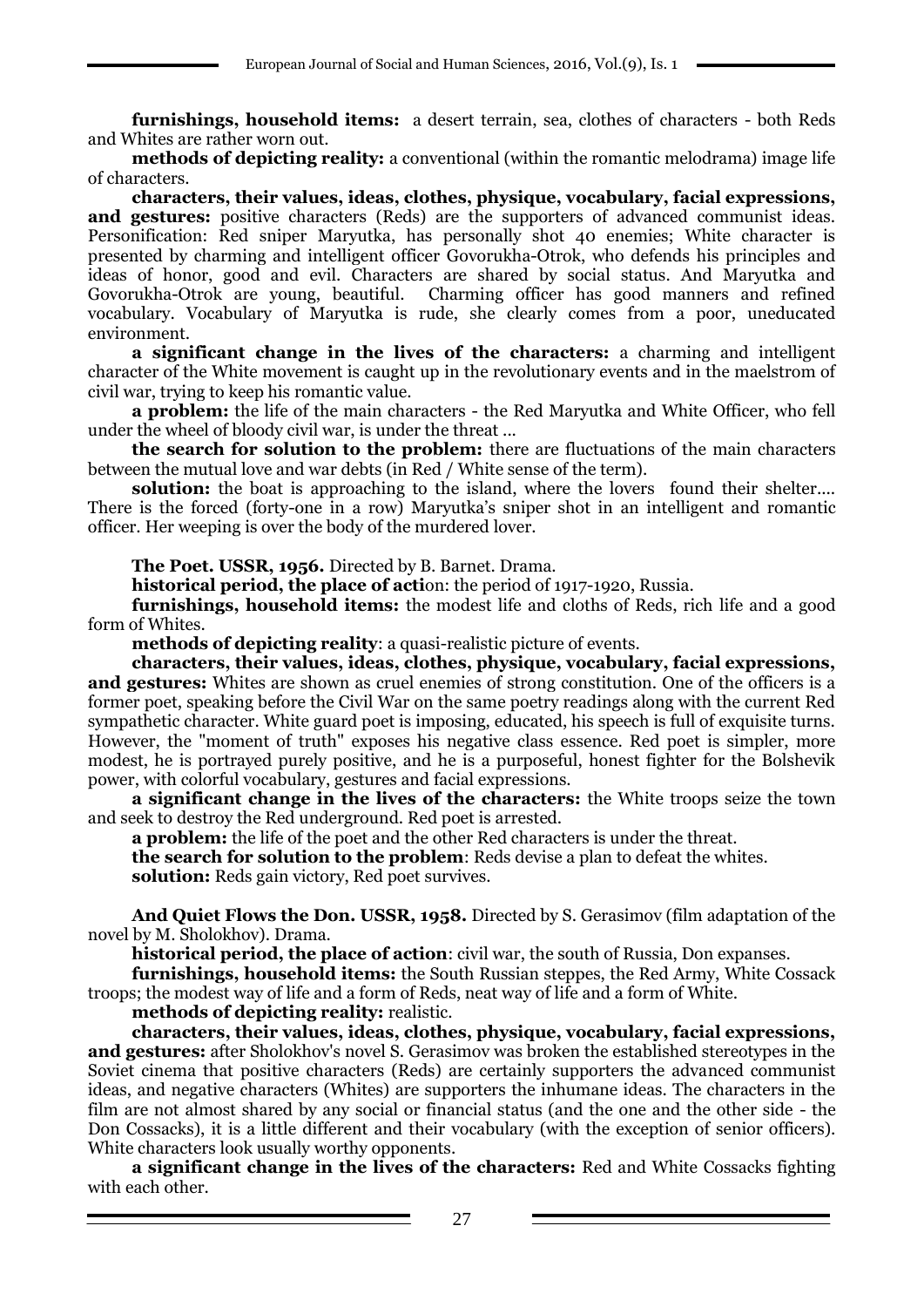**a problem:** the life of the main characters - under threat.

**the search for solution to the problem:** the protagonist of the film - Don Cossack Gregory Melikhov - torn between the Reds and Whites ...

**solution:** torn by insoluble contradictions, the main character dies in a fratricidal civil war

...

### *The period of 1960s*

### *The total socio-cultural, political and ideological context of the 1960s:*

- The continuation of intensive introduction of communist and anti-religious ideology;

- Gradual clotting of criticism of Stalinism on the background of total tendency to the state celebration of all sorts of Soviet-Communist anniversaries of national importance;

- The continuation of the policy of "peaceful coexistence between the socialist and capitalist systems" while maintaining hard "ideological struggle" with "the imperialist West" and the intense militarization of the country, accompanied by the unleashing of local military conflicts (in Africa and Asia), the Soviet intervention in Czechoslovakia (1968), support including military, procommunist regimes in developing countries.

- The continuation of industrialization (mainly heavy and military industry), space exploration (the world's first space flight of the rocket with a man on board in 1961), combined with the attempts to somehow solve the everyday problems of the population and housing;

- The continuation of the struggle against "dissidents" (with A. Sinyavski, A. Solzhenitsyn and others.).

Before cinema, affecting the subject of the Civil War, with the aim of maintaining the main lines of the state policy of the authoritarian Soviet regime, clearly advocacy objectives were set. They served as the basis for the author's concept of the movie:

- To show that the terror era of the civil war was a necessary measure, which brought Russia much suffering; to pass over in silence, or at least to hide the true extent of the mass terror of this era;

- To convince the audience that the so-called "revolutionary terror" of Bolsheviks was accomplished with the noblest aspirations, and the Communists and their supporters were honest, loyal to the idea of the noble defenders of the rights of the oppressed.

Subjects of genre modification of the White movement: drama (military, historical), the detective, romance, tragicomedy, comedy, western.

The style of the majority of these films is not governed by strict canons of "socialist realism." Besides very traditional for this area screen versions (*Optimistic Tragedy, Iron Stream),* dashing adventure like *Elusive Avengers* and *New Adventures of Elusive Avengers* were on the screens. The action of these films was set in the era of the Civil War, and the mutual hatred of the warring parties was filed as the necessary condition for the genre game. The extermination of dozens people on the screen looked like a certain attraction.

A special place in this series of adventure films took the tape (in the genre mix detective and thriller) about clever communists and security officers, with "clean hands", sword and fire burning out "hostile plague" (that is, millions of people, in varying degrees, do not agree with the Bolshevik regime) from the ground Russian (*In the name of the revolution, Security Officer, Operation "Trust*").

However, despite the general trend, even in these films the Whites were shown as increasingly intelligent and brave enemies. For example, the events of *Operation "Trust*" and *Crash* unfolded to become a complex game of chess, where players competed almost equal mastery. So detective by S. Kolosov *Operation "Trust*" (1967, based on the novel by L. Nikulin *Swell*, actress L. Kasatkina brilliantly played the White émigré leader - Mary Zakharchenko-Schultz. On the screen - "she is strong, ambitious and at the same time charming woman, loving their homeland. She is ready to save her leave Paris and, exposing themselves to danger, to wade in the Soviet Union, there to be active in fighting against the Bolshevik regime. Zakharchenko-Schultz is died with a revolver in hand, surrounded by security officers, but she is not broken"[Volkov, 2008].

No less charismatic enemies of Soviet power the actors V. Samoilov and E. Matveev have played in a detective by V. Chebotarev *Crash* (1968): the version of the elimination of the terrorist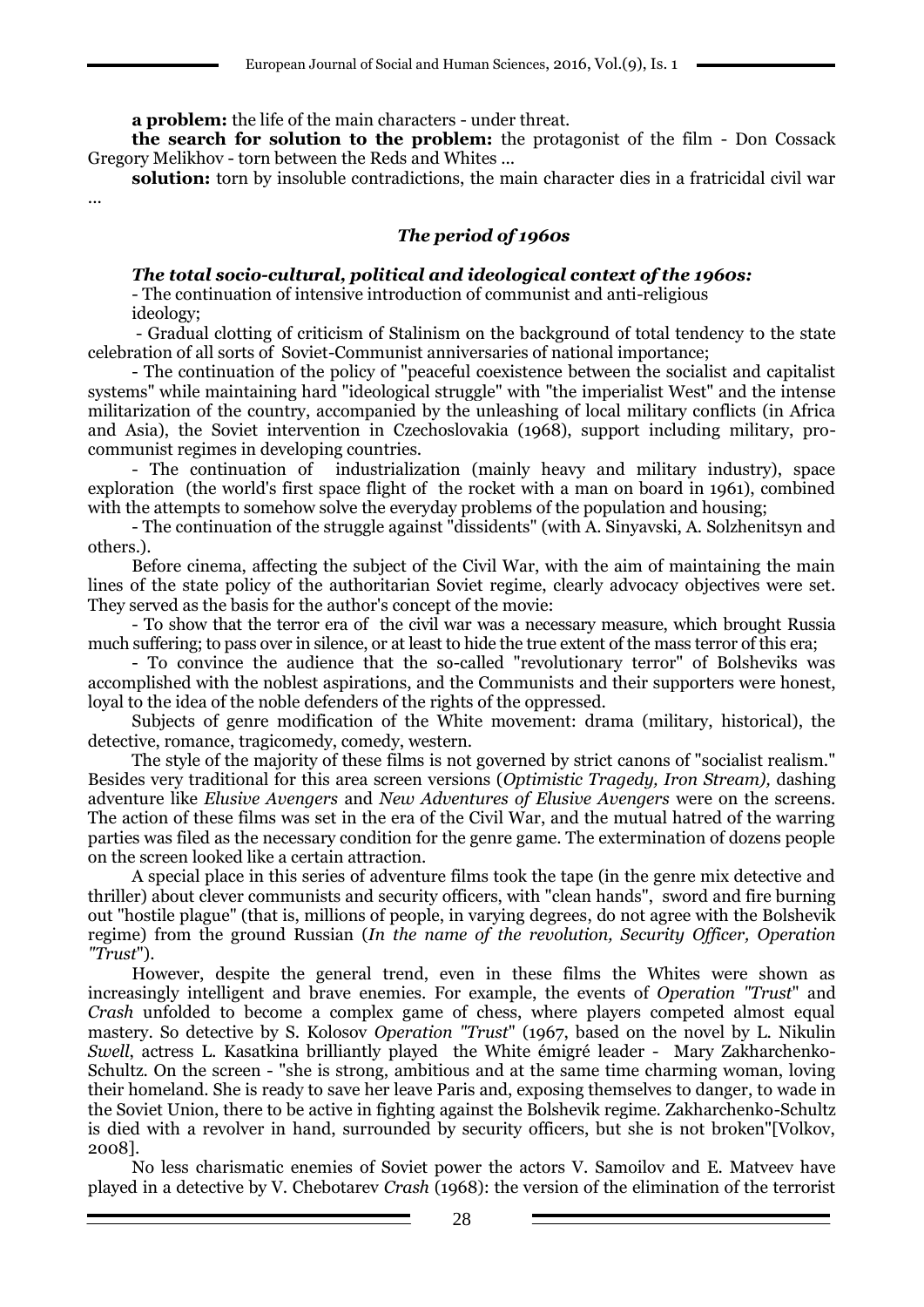organization of Boris Savinkov. The Colonel Pavlovsky (E. Matveev) is especially remembered – he is powerful, strong, shrewd and bright. And Savinkov himself (played by actor V. Samoilov) is shown contrary to the canons of former enemies' unambiguous villains: ironic intellectual, a man undoubtedly talented and extraordinary.

E. Lebedev is shown as ambiguous and tired White Guard colonel in the colorful performance of the drama by G. Panfilov *No path through Fire* (1967). He also has his own ideas about good and evil, his own truth.

It is worth noting that the trend of "stereoscopic" display figures of the White movement encompasses most of the films about the period of 1918-1924 years, screened in the Soviet Union in the second half of 1960s.

So, the image of White General M.V. Khanzhin was presented very impressively and clearly in the military drama of the battles between the Reds and the troops of Admiral A.V. Kolchak *Thunderstorm over White* (1968, directed by E. Nemchenko and C. Chaplin). The convincing performance by Yefim Kopelyan shows us that General is a smart and intelligent patriot and selfless fighter for Russia without Bolsheviks. "In this regard, he even corrects his adjutant to use the word "enemy", instead of the phrase "red gang". General understands how strong Red Army, and tries to anticipate the intentions of its Command"[Volkov, 2008].

Thus the attempt of A. Askoldov in the drama *The Commissar* (1967) to reveal the true tragedy of the Civil War and the inhuman essence of revolutionary terror and violence was merciless suppressed: the film had been banned for twenty years ...

At the same time, "the next generation of Soviet filmmakers, whose representatives began to create outstanding in terms of art, but very vulnerable to the class positions of the product, picked up the baton from Chuhraj decade later" [Razzakov, 2008], such as, for example, *There were two comrades* (1968), *The adjutant of his Excellency* (1969) and others.

It seems that the film's director of *There were two comrades* (1968) - Eugene Karelov neither before nor after did not achieve such a significant artistic result.

... Intelligent photographer Andrey Nekrasov (O. Yankovsky) and a sincere fighter for the communist ideology Karjakin (R. Bykov) were ordered to conduct aerial reconnaissance on the eve of the storming of Whites' Perekop in autumn of 1920. But one of them is waiting for the bullet of White Guard officer Brusnetsov (V. Vysotsky)

Talented work of the director E. Karelov and screenwriters E. Dunsky and V. Frid were reinforced by the brilliant actor's work. Vladimir Vysotsky played his charismatic hero in a state of collapse of personality: fiercely brave, strong, intelligent and uncompromising, he cannot come to terms with the collapse of the White movement and emigration... In a series of dramatic and ironic-comic plot twists clearly visible tragedy of the Russian nation which is ruthlessly divided into Reds and Whites. This theme culminated in the famous episode with the suicide of Vysotsky's character on the deck the ship committed to Istanbul... And for a long time the viewing memory "scrolled" the frames with Brusnetsov's horse resignedly dissecting the cold waves of the sea ...

In a series of detective interpretations of the events of the civil war, perhaps the television serial by E. Tashkov *The adjutant of his Excellency* (1969) was the most striking.

It is known that "the heart of the detective is the ugly underside of society - this is a real life trash, dirt and vulgarity of the crime, blood, tears and suffering. And the life of spies, of course, has its unattractive side too - fraud, corruption, hypocrisy, murder and blood, and much, much more difficult, painful, unsightly little suitable as a subject for light entertainment. This gloomy life material going to build an adventure story should be somewhat overcome, canceled or deleted altogether. Thus, between the reality of the life of the material and a convention of the genre there is a tense conflict collision. In the plane of this conflict there is the problem of the nature, the problem of the image of man" [Fomin, 1980, p.28]. That is why the authors of *Adjutant*, choosing the detective genre, did not become, of course, to violate the traditions and possibly avoided the reefs of historical truth. Their task was not a documentary recreation of the actual realities and, even romanticized, but the challenge of orthodox notions of past years about the "bad Whites" and "good Reds".

...Red spy Koltsov (Y. Solomin), intelligent and clever, is at the headquarters of Denikin's army. There is a psychological duel between Koltsov and corps commander General Kovalevsky, who is also the smartest and intelligent man ... Agree that this situation was unusual story for the audience, "educated" on *Schors* or *Chapayev,* where whites (or sympathizers) were brought to the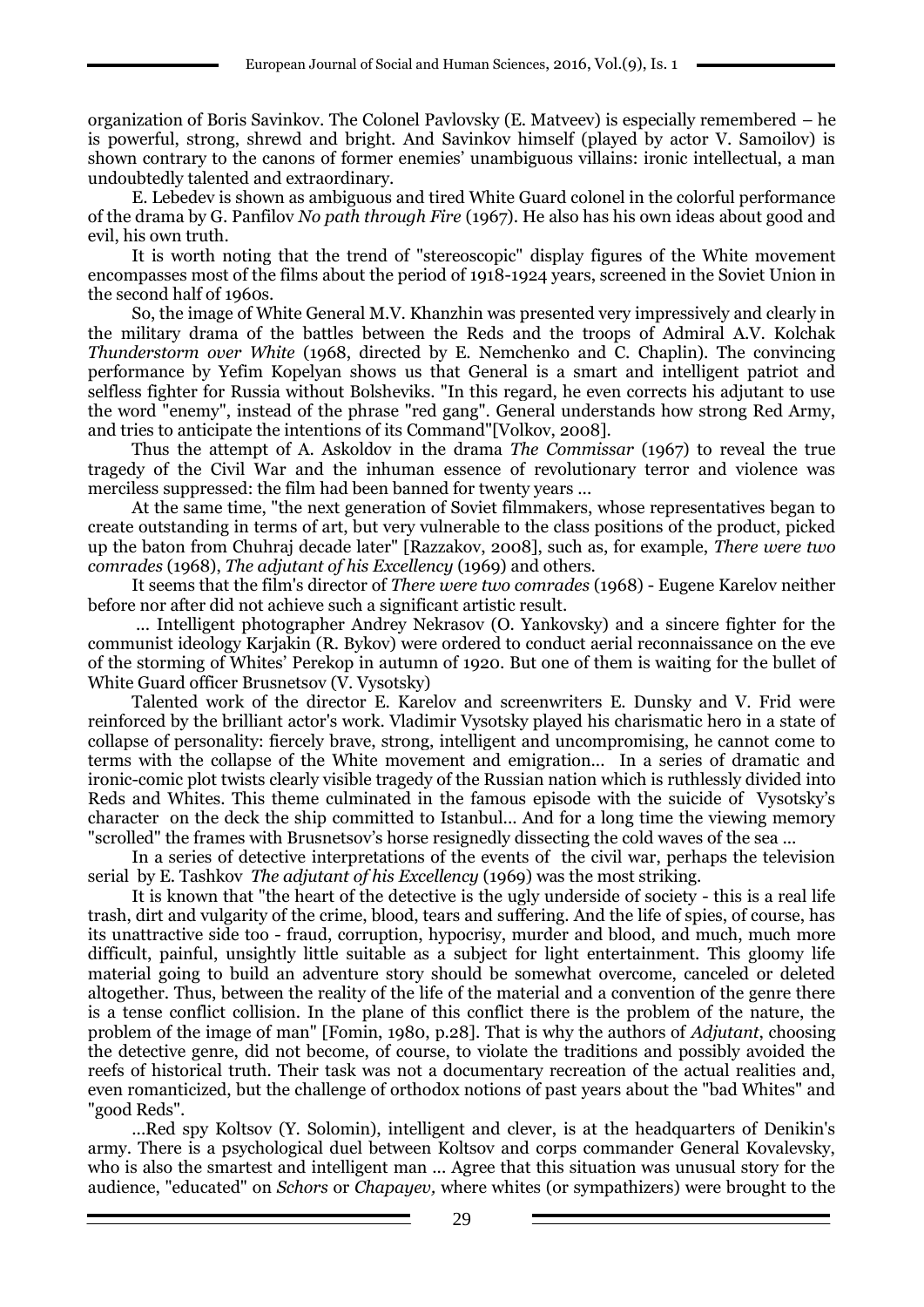screen as the cruel enemies... Of course, in the *The adjutant of his Excellency* primarily detective intrigue attracted: caught or not caught, learn or do not learn, work, or not work? But having a partner-opponent such a great personality as General Kovalevsky, Koltsov undoubtedly gained extra points at a mass audience.

General Kovalevsky (V. Strzhelchik) was impressive, imposing, intelligent, and ironic, he is not resembled cardboard characters from many films of past years. "The image of General Kovalevsky seems focused the whole history of the Russian officers. Stout, round-shouldered, it is impossible to imagine him any nimbly prancing on horseback or famously clicking spurs or flying in the whirlwind of the mazurka. You can imagine him just the way as he is today: tired, bent over a staff table. And yet in his swollen eyes, in the turn of the head, in a tone of voice betrays the noble shine that for centuries surrounded the notion of "a Russian officer."

The tradition produced for centuries, ideals, culture - that is what stands behind Kovalevsky-Strzhelchik, makes him very expressive, large-scale" [Zabozlaeva, 1979, p.120-121]. I would say more, Kovalevsky was already at the end of 1960s, aroused sympathy and empathy. But unfortunately the supporters of the "White ideas", a charming hero of Yuri Solomin, who so suited the uniform of volunteer army, was not with him, but with the fanatical "fighters for the bright future of mankind..."

In addition, this film has the "scenes that previously would have been unthinkable for the Soviet cinema. Five white officers and two Bolsheviks, a Red Army soldier, the other Red Army commander, being together in captivity bandits make a daring escape. Getting rid of the chase, and sitting almost the entire company on a cart, they are joyfully going through their happy deliverance; they laugh together and play each other. And only then, remembering their political sympathies, they prudently go to different directions: Whites - to the east, Reds - to the west" [Volkov, 2008]. As a result, *The adjutant of his Excellency* campaigned against the Soviet power better than any "enemy's voice," cooing the night of Western money by BBC"[Busina, 2009].

The poetic drama by Miklós Jancsó *Stars and soldiers* (*Reds and Whites*, 1967) is a complete apart in a line of Soviet films about the Civil War. Even at the level of the scenic development of the Soviet-Hungarian productions *Mosfilm*'s strict censors tried to do everything possible to mitigate the pacifist pathos and equally unacceptable for that communist morals eroticism of film by M. Jancsó. The history of conflict of Red Hungarian squad with the Whites in the summer of 1918, presented by the director in his favorite manner of fascinating geometry ballet patterns of male figures in the form of prancing riders and naked female bodies taken by the mobile camera, the result it was released in two versions: in the Soviet which is strong reduction and overdubbed (*Stars and soldiers*) and in author's version - Hungarian (*Reds and Whites)* [dramatic details of this history, please, read in the book: *Country of Jancsó*... , 2002, p.76-92].

One way or another, but in both versions the representatives of the White movement are shown tired, perhaps doomed, but the strong men fighting for their ideals. "This is not your war," says in the film White Guard officer (wonderfully played by G. Strizhenov) to Hungarian soldiers caught up in a Red whirlwind by romantic illusions of the world revolution.

Even Soviet censorship smoothed version of the film by Miklós Jancsó caused rejection by the semi-official criticism of those years, reproached *Stars and soldiers* in the abstract pacifism, blurring the ideological position, encoding meaning, excessive portrayal of violence and the author's view on the cold civil war: "All action the film is based on the principle of contrast: beautiful nature and cruel people. Wild hatred, murder, chases, betrayal, violence prevails among the people ... but sympathy for the victims is not born, because the screen is not real people and scenic pieces. Directed completely ruled psychology. All of this is taken in the abstract. Dance of Death. Rhythm. Installation. Plastic. Continuous camera movement"[Pogozheva, 1972].

Of course, in the West, *Reds and Whites* takes quite differently: this movie was recognized as the best foreign film in France, its importance, outstanding artistic quality of film were marked by experts in the XX & XXI centuries [Menashe, 2005].

In my opinion, the anti-war message of the film is very relevant today, especially in light of the civil war which was broken out in eastern Ukraine in 2014...

Another significant film in our topic was a tragicomedy by Alexander Mitta *Burn, burn, my star* (1969).

... On the southern Russian expanse The Civil War is blazing, and Reds, Whites and Greens are jumping by turns along the streets of the small town.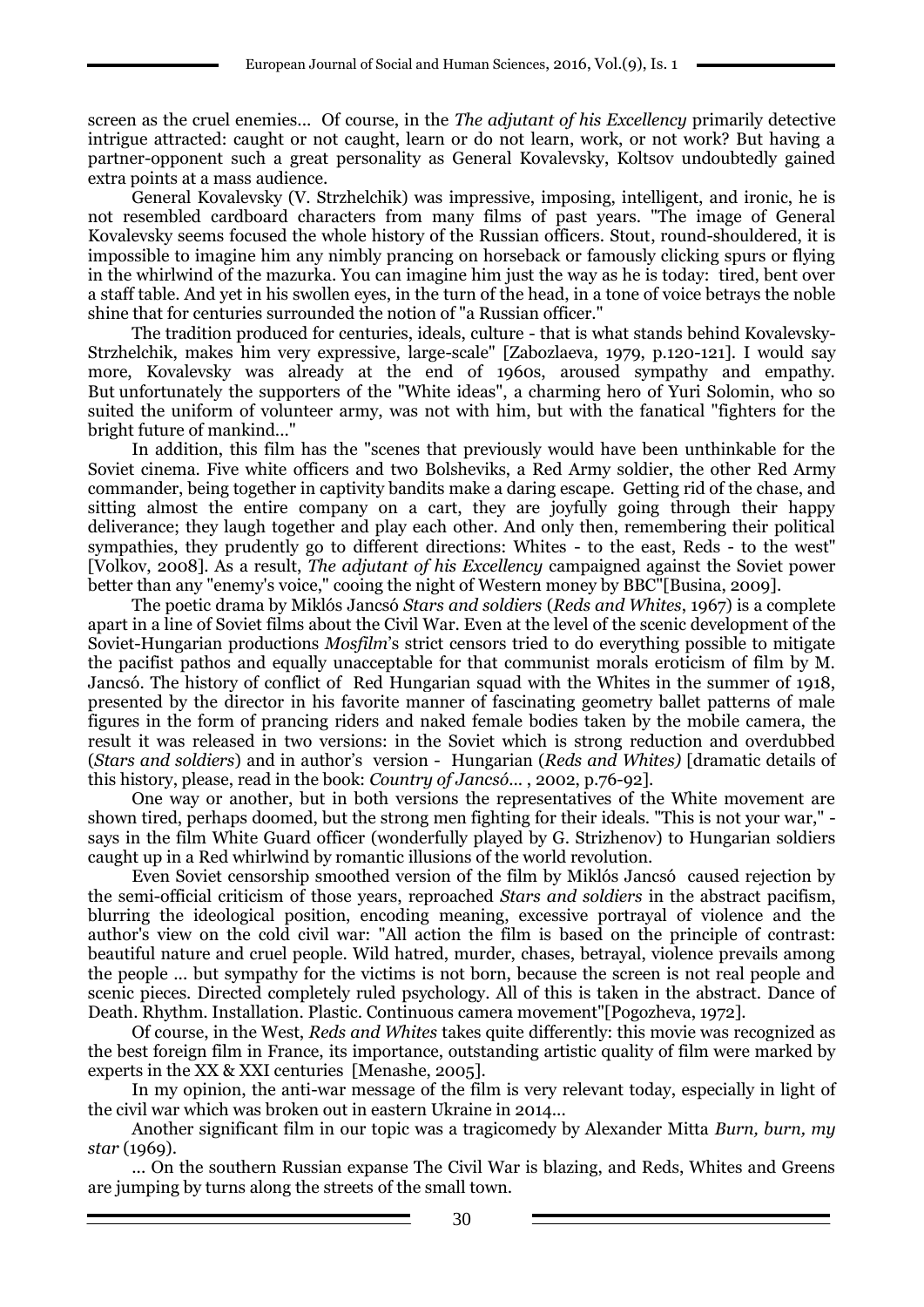But Iskremas (Oleg Tabakov), obsessed by the ideas of the new revolutionary art, has the dream to create an unprecedented theatrical spectacle ... This tragicomedy, undoubtedly, became the best in A. Mitta's film biography (*Crew, The Tale of wandering, Border. Taiga novel*, and others).

By the first the role of Iskremas must played by Rolan Bykov (1929-1998). However, at this time he fell out of favor because of the forbidden film *Commissioner*. And the role finally went to Oleg Tabakov. Tabakov played it with inspiration, revealing talented simplicity of his character, charmed with fireball revolutionary slogans ... The role of his volunteer assistants - illiterate Ukrainian girl – was remarkably played by young Elena Proklova. Although the film has collected a whole constellation of the best actors. It is impossible to forget Oleg Efremov (1927-2000) as a selftaught artist, equally naive and utterly devoted to art as Iskremas ... Likewise, it remains in memory brilliantly played orchestrated episode where impressive Whites by famous Russian directors M. Hutsiev, V. Naumov and K.Voinov play with the poor Iskremas in sadistic "cuckoo", i.e. tying his eyes, blindly firing at him with the revolvers…

Through laughter and tears the idea of illusory hopes for a brighter future of the Reds is very clear in the film by A. Mitta (screenplay by Y. Dunskiy and V. Frid)…

### *The structure of the stereotype image of the White movement in the Soviet cinema of the 1960s*

*historical period, the place of action:* any period of time from 1918 to 1924 years, Russia.

*furnishings, household items:* a modest dwelling, forms and objects of everyday life of Soviet characters, neat houses, the shape and household items White guard characters (especially the high command).

*methods of depicting reality:* realistic (*No Path Through Fire, There were two comrades, The adjutant of his Excellency*) or conditional - in the framework of the comedy (*The musicians of the regiment, Intervention, The Wedding in Malinovka*), thriller (*The Mysterious Monk, The Elusive Avengers, The New Adventures of the Elusive)* image of the life of the characters of the White movement.

*characters, their values, ideas, clothes, physique, vocabulary, facial expressions, and gestures:* positive characters (Reds) - supports advanced communist ideas; White characters are differentiated: on the one hand, it is the traditional negative characters inhuman, militaristic, monarchist, bourgeois, imperialist ideas (*Sergei Lazo, Exodus, Mysterious monk,* and others.). On the other (such as in the films *The adjutant of his Excellency, No Path Through Fire, Thunderstorm over White, Crash, Operation "Trust*", *There were two comrades*), a strong and vibrant identity, defending his principles and ideas of honor, good and evil.

Characters are shared not only by social, but also by material status. Whites dressed richer than the poor and humble Reds. As for the body, there is allowed options - Whites on the screen (depending on the task) – are typical intellectual or athletic looking men.

In this case Whites are shown not only as rude and cruel enemies, with a repulsive appearance, facial expressions and gestures domineering and unpleasant voice tones, and (increasingly) – intelligent, charming and charismatic personality.

Male characters, personified the White movement, continue to dominate, however, among the enemies of the Communists there are women sometimes beautiful and charming (for example, in the *Operation "Trust*").

*a significant change in the lives of the characters:* negative characters (representatives of the White movement) by means of violence, fraud and bribery (war, terrorism, espionage, cooperation with the invaders, the bourgeois imperialist West and so forth.), are going to put their anti-communist, anti-Bolshevik idea. Option: smart, charming, courageous characters of the White movement fighting the Reds for their ideals.

*a problem:* the life of the Red characters, for that matter, and the existence of the Bolshevik state as a whole are at risk: the charming characters and the life of the White movement, have come under the "red wheel" is at risk too...

*the search for solution to the problem:* the struggle (various types and methods) positive Red characters with (repelling and / or charming) Whites.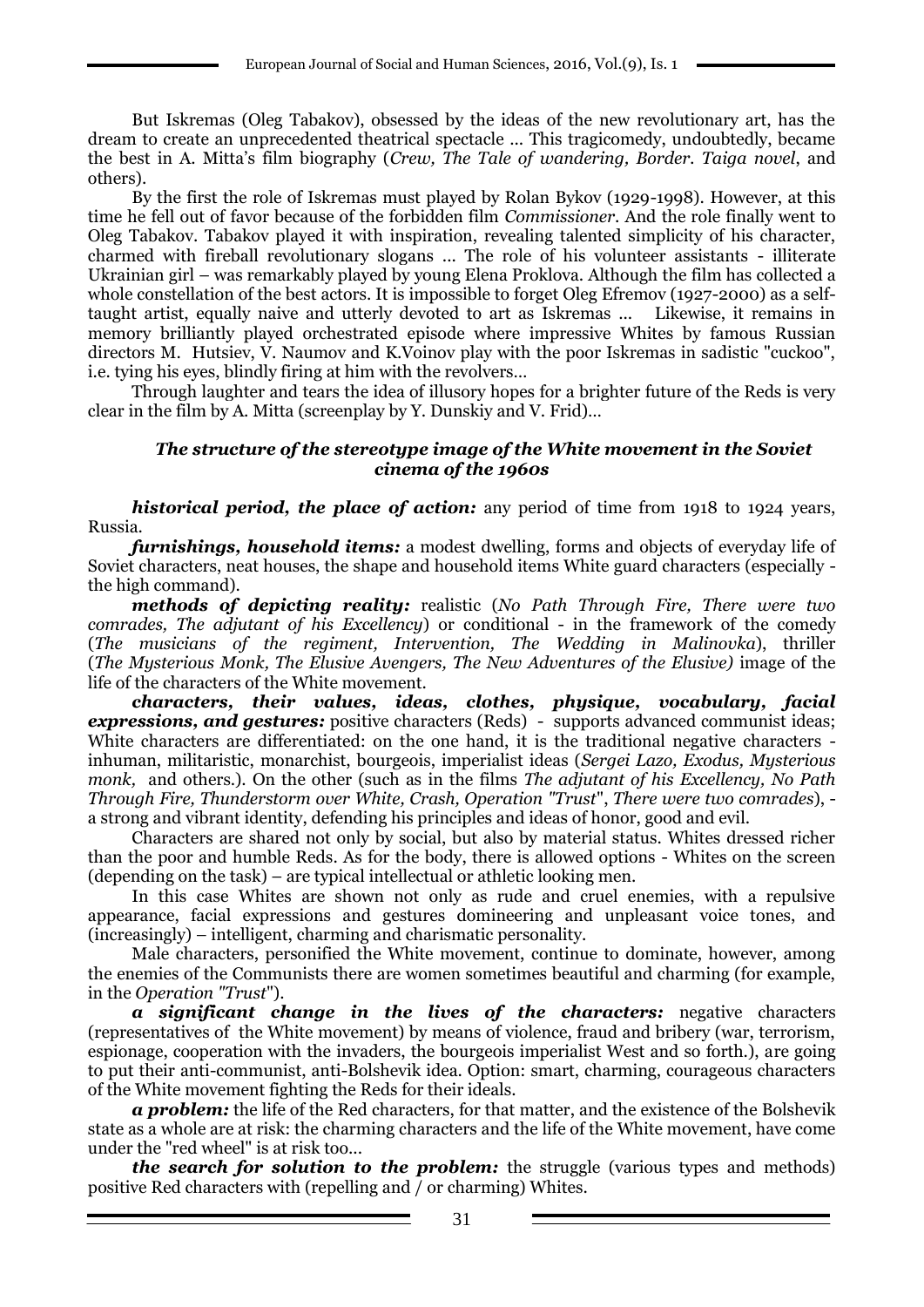*solution:* the destruction / arrest White characters. Rarer option: suicide of White characters.

### Examples:

**The New Adventures of Elusive. USSR, 1968**. Directed by E. Keosayan. Thriller.

*historical period, the place of action:* civil war in the south of Russia.

*furnishings, household items:* the modest life and wear of Reds, nice shape of Whites. *methods of depicting reality:* a schematic representation of events.

*characters, their values, ideas, clothes, physique, vocabulary, facial expressions, gestures:* Whites seem cruel enemies of a strong constitution, although sometimes at the same time – they are clever, with a charming appearance and pleasant voices of A. Dzhigarkhanyan and V. Ivashov (the last character, among other things sings in the frame mentally-patriotic song *Russian field*); Reds depict a purely positive – they are young, motivated, strong, honest fighters for Communism and the Bolshevik power, with colorful vocabulary, gestures and facial expressions (one of them - Valery- high-school student, however, is able to successfully mimic "their" intellectual among Whites) .

*a significant change in the lives of the characters:* the Whites seek to destroy the Reds acting in their rear ...

*a problem:* the life of the Red characters is in danger.

*the search for solutions:* the Reds develop the plan of destroying the Whites and theft of secret information;

*solution:* Reds are winning the victory.

**There were two comrades. USSR, 1968.** Directed by E. Karelov. Drama.

*historical period, the place of action:* civil war in Crimea, autumn of 1920.

*furnishings, household items:* it is the modest way of life and the form of Reds, unsettled life of White officers, living in the Crimean hotels ...

*methods of depicting reality:* realistic.

*characters, their values, ideas, clothes, physique, vocabulary, facial expressions, gestures:* again, following the iconic films of the 1950s, *Forty first* and *And Quiet Flows the Don*, the film by E. Karelov broke the established stereotypes in the Soviet cinema that positive Characters (Reds) certainly support the advanced communist ideas, and negative characters (Whites) are the carriers of ideas inhumane. Red komissar in a brilliant performance by Alla Demidova, not bothering evidence ruthlessly shoot anyone who seemed suspicious to her. Red Army man Karjakin (by Rolan Bykov) looked in the movie like a minded bigot. Red Army soldier Nekrasov (by Oleg Yankovsky) was a pretty intellectual. He was with the Reds clearly due to romantic illusions. A White lieutenant Brusnetsov by Vladimir Vysotsky was shown as a charming, courageous, strong personality.

*a significant change in the lives of the characters:* the autumn of 1920. The Reds, breaking the resistance of the troops of Baron P.N .Wrangel (1878-1928), broke into the Crimea.

*a problem:* the life of the main characters (Whites and Reds) - is at stake.

*the search for solution to the problem:* the Whites try to resist the offensive of the Reds. The Reds seek to clear quickly the Crimea from the Whites.

*solution:* Crimea are captured by The Reds. Remnants of the White Army swim to Turkey. Nekrasov and Brusnetsov died in fratricidal civil war ...

**The adjutant of his Excellency. USSR, 1969.** Directed by E. Tashkov. Detective.

*historical period, the place of action:* civil war in the south of the former Russian Empire, the headquarters of the Whites.

*furnishings, household items:* the high-quality furnishings and form of the Whites.

*methods of depicting reality:* it is a realistic (as far as censorship and detective genre are allowed) image of characters' life.

*characters, their values, ideas, clothes, physique, vocabulary, facial expressions, gestures:* the main positive character is represented by actor Yuri Solomin. His hero - the intelligent captain Koltsov - is the spy in the headquarters of the Whites. Immediate superior of the "captain" - no less charming, intelligent and educated White Guard General (Vladislav Strzhelchik), defends his principles and ideas of honor, good and evil. Such characters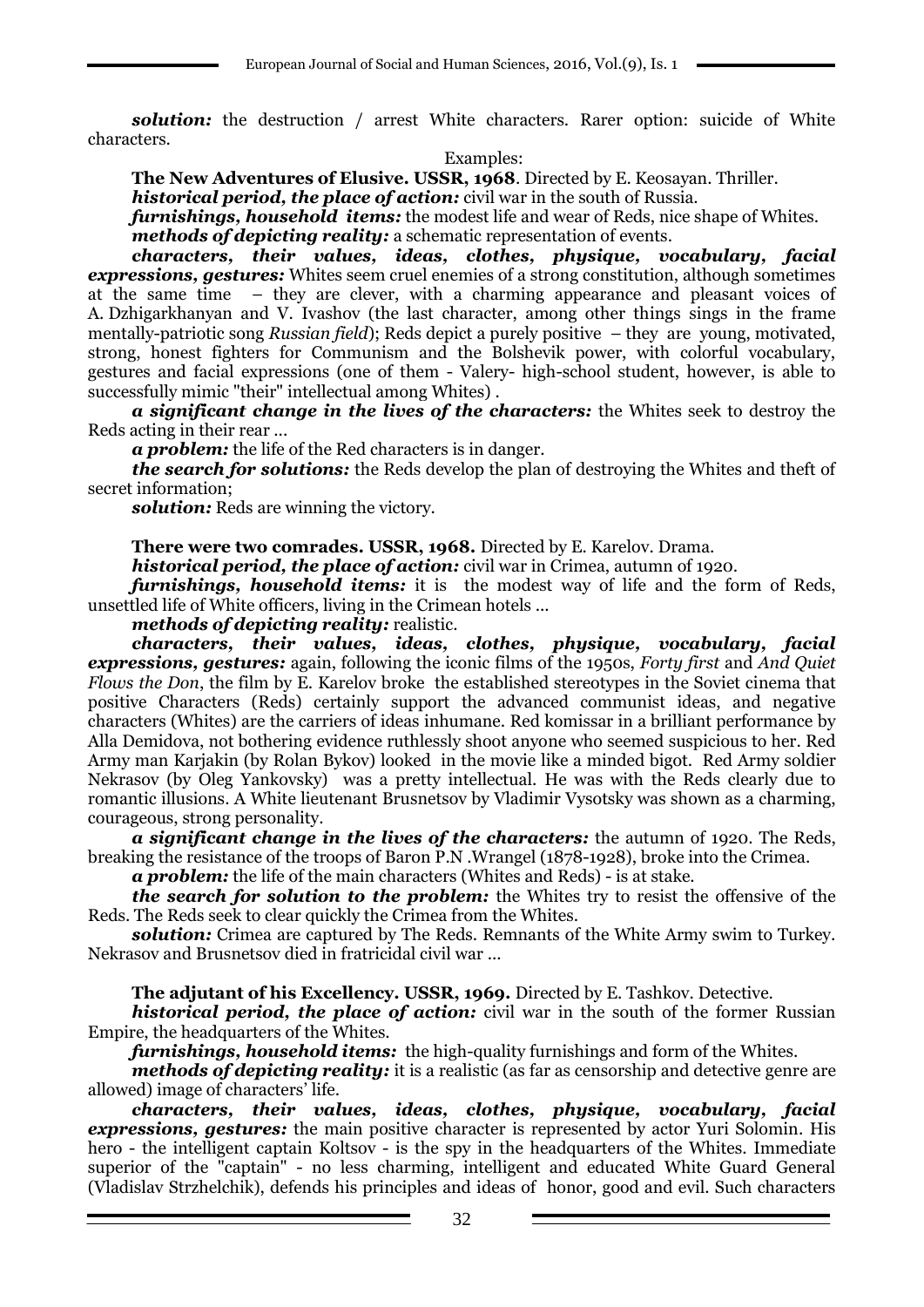are not shared by any intellectual or social status, such kind of people are the people of one circle who find themselves on opposite sides. They have good manners and refined vocabulary. A brutal White Guard counter-intelligence officer is presented in contrast / balance.

*a significant change in the lives of the characters:* a charming and intelligent Koltsov is on the verge of exposing ...

*a problem:* Koltsov life is threatened ...

*the search for solution to the problem:* Koltsov is trying to divert the suspicion of Whites from himself.

*solution:* Koltsov successfully performs the task of Red Staff ...

### *The Period of 1970s*

### *There is the socio-cultural, political and ideological context of the 1970s:*

- A decade of relatively stable existence of the country, accompanied by the solemn celebration of the Soviet-communist anniversaries of national importance;

- The policy of "detente" of international tension, while maintaining of the ideological struggle against the "imperialist West";

- The continuation of the fight against dissidents (Andrei Sakharov, Alexander Solzhenitsyn, Vladimir Voinovich, etc.) And the decline of religious persecution;

- The continuation of industrialization (mainly heavy and military industry), space travel (including the joint Soviet-American space program) and mass housing construction;

- The continuation of the intensive implementation of communist ideology;

- The continuation of the militarization of the country, the unleashing of the local military conflicts (in Africa and Asia), the beginning of the intervention in Afghanistan (1979), the maintenance, including military, pro-communist regimes in developing countries.

Genre modification: drama (military, historical), detective, western, tragicomedy, melodrama.

The style of the majority of these films was no longer determined by the canons of "socialist realism". There have been some changes in relation to the subject of the Civil War in the film-plots, despite the preserved seals earlier decades. There were more lenient interpretations of the model of the Civil War were deprived of fierce ruthlessness and categorical tapes of 1930s – 1940s. The terror against the class enemies was still supplied with a plus sign, but more and more emphasis was placed on its necessity, time, sometimes even wrong.

Besides a very traditional for this area of certain adaptations of prose works in the 1970s starring the dashing adventure type of bloody westerns by Samvel Gasparov, which was set in the era of the Civil War, and the mutual hatred of the warring parties was filed as a necessary condition for the genre. The extermination of dozens of people on the screen looked as a kind of attraction with fountains of blood.

In general the entertaining spectrum towards the subject of the Civil War in 1970s as in 1960s, took about one-third of this part of the genre repertoire. After visual dynamics of westerns or detective allows you to show an unusual situations and sharply delineated characters of strong heroes. However, the "bad tradition of the genre was that the noble hero, defending the good, got the advanced omnipotence. He won because he was pure, generous, compassionate, and not because this nobility and purity he argued, proved in fact in a bitter struggle with evil. Justice has not seized in the result of intense battle, it only showed its strength through the hero automatically programmed by filmmakers. Even enemies somehow suddenly started to play up this automatic omnipotence of justice. First, we were recommend their as a very clever, quirky, artful. But the further, the more created the impression of the opponents craziness, all their resourcefulness and cunning was flew with them as a fluff of a dandelion"[Mikhalkovich, 1980, p.18].

The bloody Civil War westerns of Samvel Gasparov appeared on the Soviet screens of the 1970s. The tendency of S. Gasparov to stylization it was already clearly felt in the film *Hate* (1977), perhaps under the influence of *Among strangers.*.. by Nikita Mikhalkov, who, incidentally, was the author of the script together with E. Volodarsky. Events of the Civil War refracted in the film, as if through a fog glass. A sign of the time has been erased, and the young actors with evident pleasure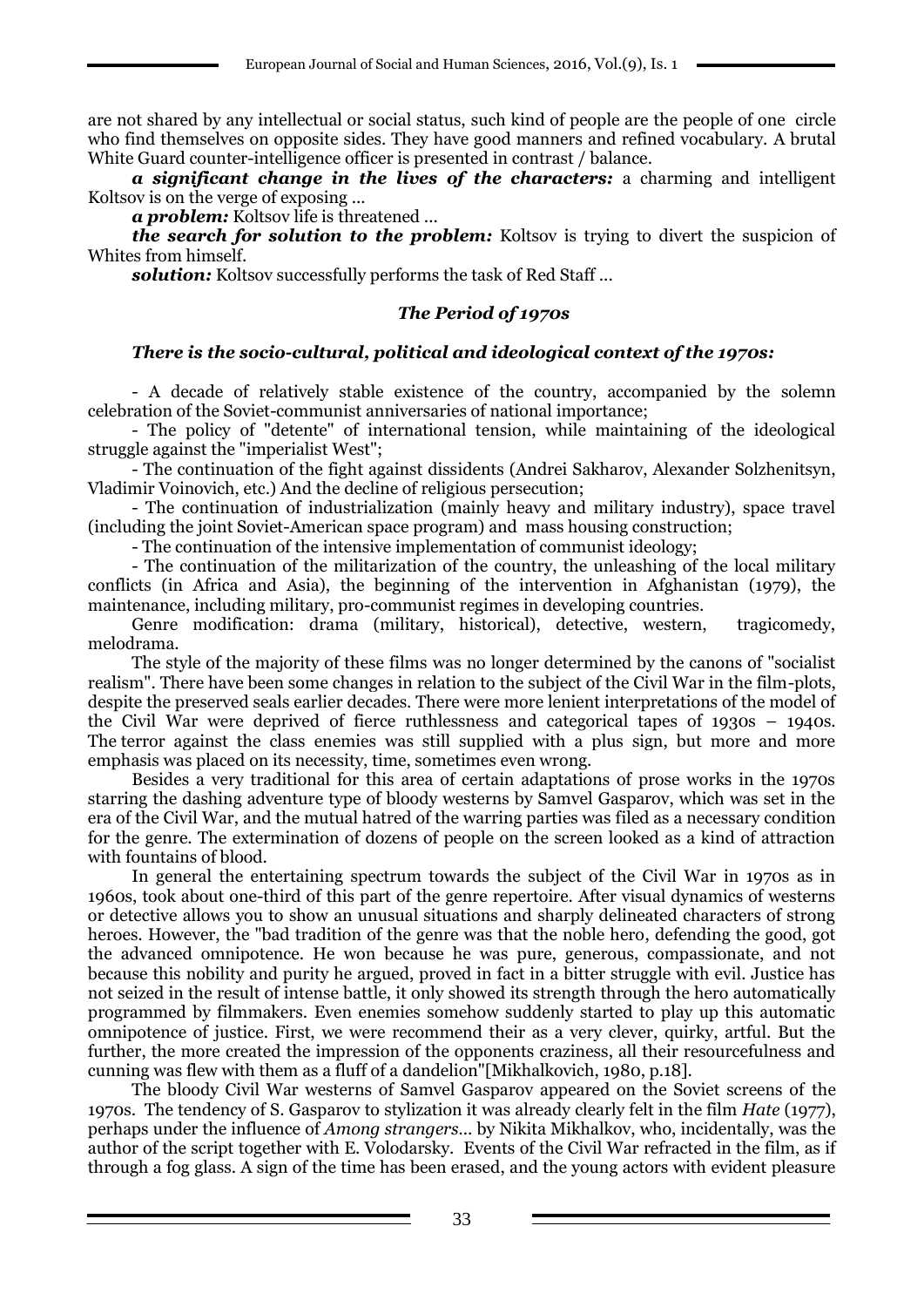and enthusiasm were not playing characters of twenties, and their peers, as they were transferred to the decades ago by an unknown machine time.

Such outright bet on the entertainment director, bypassing the development of character and reflection of the era, seemed to be very controversial.

Another feature of his directorial mannerisms - the pursuit of the external effect - was revealed in *Hate*. So, inviting the actor Boris Khmelnitsky, whose appearance was contrasted with bright, on a microscopic role of White officer, Samvel Gasparov unrolled the whole episode with "Russian roulette" (play with death by a revolver) only in order to show how beautiful the officer put a bullet in his forehead.

Contrary to its name the next western by S. Gasparov - *Forget the word "death*" (1979) was literally packed with scenes of murder. It was the impression that the main thing in the movie was how the rivers of blood effectively flow.

Storylines have been, to say the least, secondary. Instead of the characters there was still nothing but masks. As before, the external dynamic was the main thing for the producer. It was based on the "iron" laws of the genre. Alas, Samvel Gasparov is not Sergio Leone: his attempts to complete the film script "emptiness" by bloody gunfights where, ultimately, no matter who and whom to shoot, turned film *Forget the word "death"* in an ordinary brawl against the backdrop of the Civil War.

The adventure films *And in the Pacific Ocean* (1973), *Let's talk, Brother* (1979) by Yuri Chulyukin were in a similar vein, only a "little blood": clever White enemies / spies against dashing Red guerrillas.

Another adventure film of those years is *Diamonds for the dictatorship of the proletariat* (1975, based on the novel by U. Semeonov) was set by G. Kromanov in genre of detective. One of the key characters of this film is Prince Vorontsov, who immigrated to Tallinn and threw all his fortune on the support of the White movement. The defeat of the armies of A.I. Denikin and A.V. Kolchak did not shake his convictions. In 1921 he is also ready to fight against the Bolsheviks with all methods available to him that "leads willed, educated person with regard to the bottom of society, to the crime" [Elmanovich, 1975].

As for the more important films of the "far-Civil", it is worth to note film *Run,* based on the works of Mikhail Bulgakov which, in my opinion, belongs to the best works of the directors' duo of A. Alov and V. Naumov. In this film there is an epic power, the real drama of a brutal civil war, bitter irony, and even sad poetry ... "Of course, Alov and Naumov are recognized from the first frame - wrote S. Rassadin about the film *Run*. - They're all the same uncontrolled inventors. And the same strength of passion, from which, it seems, just step into frenzy. And the same interest in fractures, ups and downs - a fatal moment in life and history" [Rassadin, 1989, in: A. Alov, V. Naumov, 1989, p.146].

With tremendous force, perhaps on the verge of human capabilities, the role of the White Guard General Khludov was played by Vladislav Dvorzhetsky – it is a tragedy of Conscience and Vengeance ... Haunting his character creepy visions are given on the screen in the style of apocalyptic phantasmagoria. But Bulgakov is Bulgakov! And next to the terrible and terrifying scenes in the film by Alov and Naumov appear comical, farcical episodes of "cockroach race" card game of General Charnota with rich Korzukhin. Here it rains the element of the carnival. And it seems that among the heroes of the picture there is about to appear himself Messer Voland and offer them another gamble.

Special praise in *Run* deserves cinematography by Levan Paatashvili: his camera has power over everything: furious cavalry charges, psychological portraits, expressive world of dreams and visions, nostalgic landscapes and surroundings tragicomic circus scenes.

### *The structure of the stereotype image of the White movement in the Soviet cinema of the 1970s*

### *historical period, the place of action:* any period of time from 1918 till 1924, Russia.

*furnishings, household items:* there is the modest dwelling, forms and objects of everyday life of Soviet characters, neat houses, the shape and household items of white guard characters (especially - the high command).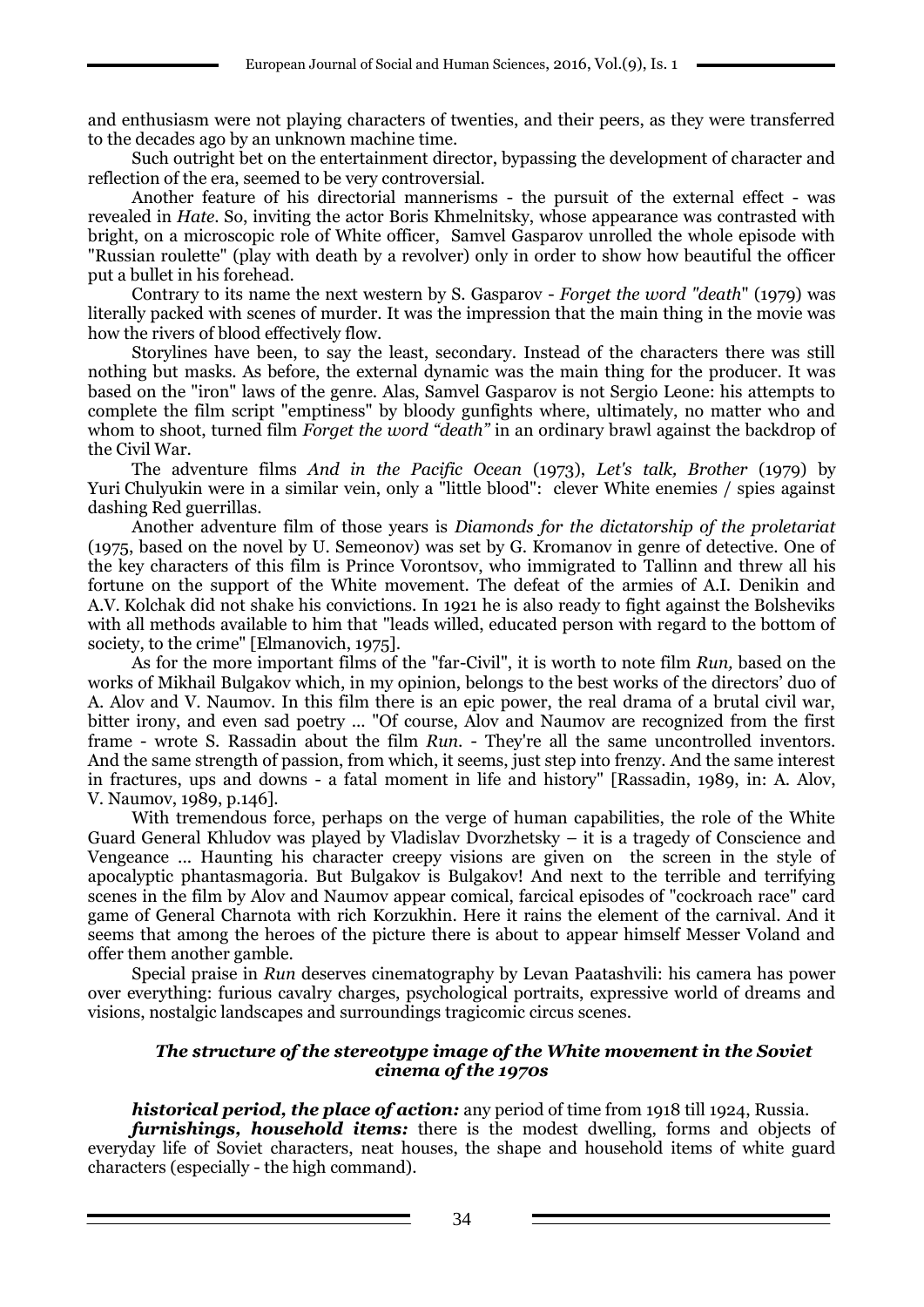*methods of depicting reality:* they are realistic (*Red Square, Days of Turbines*), conditional or quasi realistic: in the framework of thriller (*Winner, The End of the Emperor of Taiga, Let's talk, brother...),* westerns *(Among Strangers .*.., *Hate, Seek the wind, Forget the word "death*"), comedy (*Bumbarash*) and even parodies (*Crown of the Russian Empire).* Dramaturgic stereotype of films on historical and revolutionary topic of the Civil War: the poor enthusiastically accept the power of the Bolsheviks; middle class and intellectuals are hesitating, they are afraid of terror, blood and war. But in the end, hesitating understands that the Bolsheviks took these forced repressive actions for the sake of the future benefits of workers (this line was again clearly manifested in the second in a row adaptation of A. Tolstoy's *The Road to Calvary*). So the hesitating characters come to understanding of the correctness of the theory of revolutionary terror and the dictatorship of the proletariat. In this regard, security officers are deserved a special thanks of the authors of such films, they burn with fire and sword, with "clean hands" the "hostile plague" (that is, millions of people) from the Russian land (*Peters, Born in Revolution, The collapse of the operations "terror", The 20th of December* and others.).

*characters, their values, ideas, clothes, physique, vocabulary, facial*  **expressions, and gestures:** positive characters (Reds) are the supporters of advanced communist ideas; White characters are differentiated: on the one hand, they are traditionally negative characters - supporters of inhuman, militaristic, monarchist, bourgeois, imperialist ideas. On the other (as, for example, in the film by Vladimir Basov *Days of Turbins*) – they are intelligent people who defend their principles and ideas of honor, good and evil.

Characters are shared not only by social, but also material status. Whites dressed richer than the poor and humble Reds. As for the body, the options are allowed: Whites on the screen (depending on the task) are the typical intellectual or athletic looking men.

These White characters are shown not only rude and cruel enemies, with a repulsive appearance, facial expressions and gestures domineering and unpleasant voice timbres, but also subtle and charming beauties with impeccable manners and refined vocabulary.

*a significant change in the lives of the characters:* the bloody events of the Civil War burst into the life of Red and White characters.

*a problem:* life of the Reds and Whites is under the threat.

*the search for solution to the problem:* it is the struggle (various types and methods) of Red and White characters; the hesitations of charming intelligent characters are attracted to the ideology of the White movement.

*solution:* it is the defeat of White characters.

### Examples:

**Run. USSR, 1970.** Directed by A. Alov and V. Naumov (film adaptation of the play by Mikhail Bulgakov). Drama.

*historical period, the place of action:* Russia, the Civil War, Crimea, 1920. Turkey, the beginning of the 1920s. France, Paris, 1920s

*furnishings, household items:* the sturdy life and form of Whites.

*methods of depicting reality*: they are in general realistic, but some episodes (dreams of General Khludov) clearly manifested surrealism.<br> *characters*, *their values***,** *ideas*,

*characters, their values, ideas, clothes, physique, vocabulary, facial expressions, and gestures:* almost all the White characters look like people deserved respect. The main film's hero is the White Guard General Khludov (in a stunning on the psychological depth performance by Vladislav Dvorzhetsky). He is a ruthless and cruel man, fighting for his ideals ... He is chary of words, sleepless eyes look tired ...

*a significant change in the lives of the characters:* on the background of the collapse of the White Army in the Crimea Khludov has total depression, phantasmagoric dreams and hallucinations ...

*a problem:* the life of the main characters is under threat.

*the search for solution to the problem:* General Khludov is between reality and delusions

**solution:** turned by insoluble contradictions, the main character dies (while the other Whites and intellectuals sympathetic to the White movement escape from the capture of Crimea by the Reds and emigrate).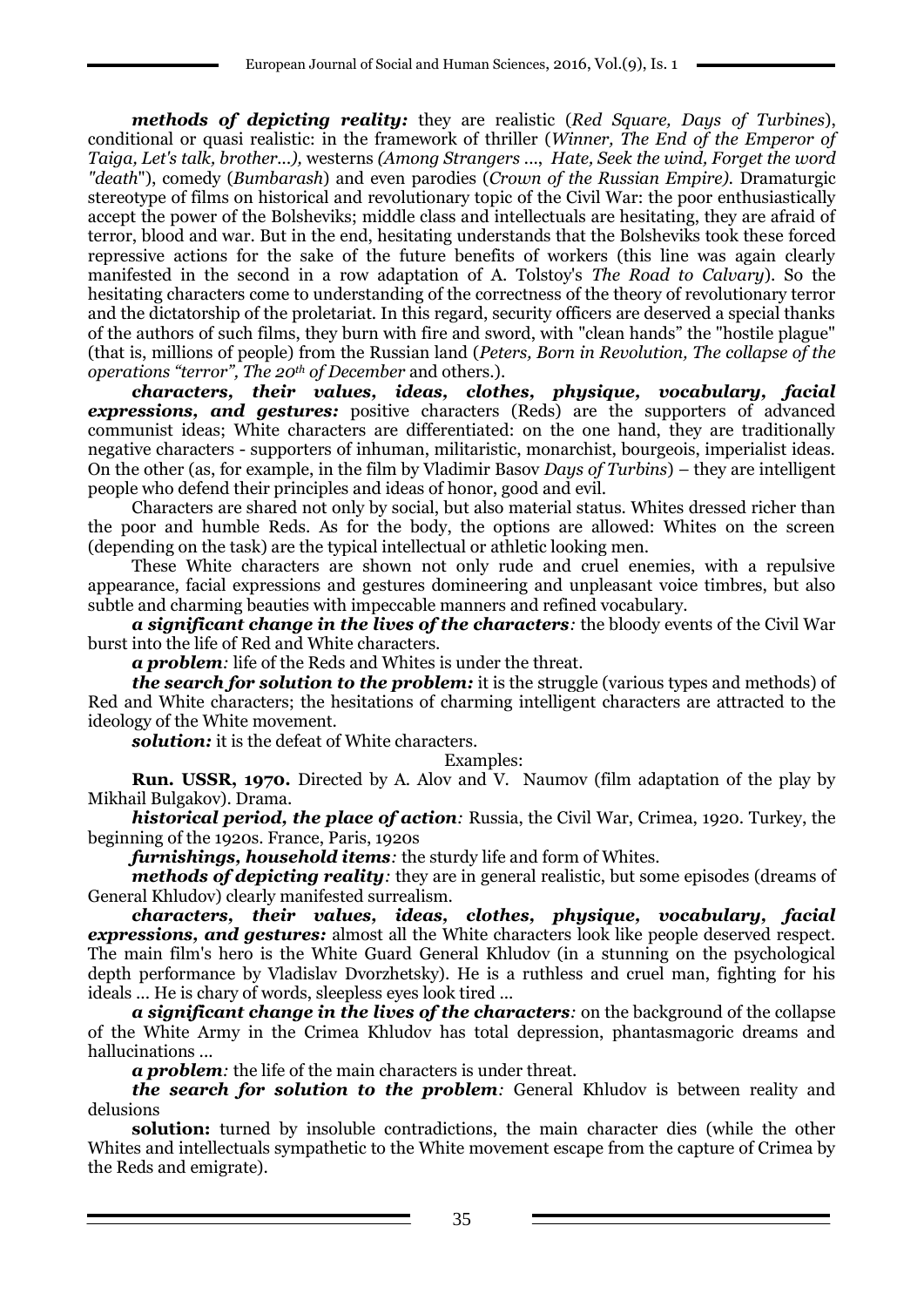**Winner. USSR, 1975.** Directed by A. Ladynin. Thriller.

*historical period, place of action:* the scene of civil war, the former Russian empire.

*furnishings, household items***:** the modest way of life and a form of Reds, neat way of life and a form of Whites.

*methods of depicting reality:* conventional (within the genre thriller) image of characters' life.

*characters, their values, ideas, clothes, physique, vocabulary, facial expressions, and gestures:* positive characters (Reds) support advanced communist ideas.

*Personification:* Reds are represented as charismatic daredevil, performed by Alexander Zbruev; Whites – as charming and intelligent officer performed by George Taratorkin defending his principles and ideas of honor, good and evil, and his cruel and cynical colleague performed by handsome Vladimir Korenev. Red and White characters are shared by the social and ideological status.

*a significant change in the lives of the characters:* the Red Army soldier Spiridonov (Alexander Zbruev) is in the rear of the Whites.

*a problem:* the life of the main characters - both Spiridonov and White officers, is under the threat.

*the search for solutions:* Spiridonov tries to organize rebel units in the rear of the Whites.

**solution to the problem:** in the fight against the Whites Spiridonov wins the victory.

**Slave of Love. USSR, 1975.** Directed by Nikita Mikhalkov. Melodrama.

*historical period, place of action:* the scene of civil war, the south of Russia.

*furnishings, household items:* high-quality form of the Whites, elegant and fashionable clothes of filmmakers making silent movie ..

*methods of depicting reality:* it is a quasi realistic picture of events.

*characters, their values, ideas, clothes, physique, vocabulary, facial expressions, and gestures:* Whites are shown as cruel enemies of a strong constitution; the chief of counter intelligence in the colorful performance of Konstantin Grigoriev is extremely cruel. Reds, and especially - the cameraman of the underground performed by Rodion Nahapetov, in contrast, are depicted as purely positive – they are intelligent, purposeful, strong, honest, charming fighters for Communism and the Bolshevik power, with colorful vocabulary, gestures and facial expressions

*a significant change in the lives of the characters***:** the Whites seek to destroy underground of the Reds.

*a problem:* the life of the Red characters and the operator of the underground is under the threat.

*the search for solutions:* the star of silent film, Olga Voznesenskaya (Yelena Solovey), falling in love with the operator of the underground, tries to help him.

**solution to the problem:** the victory of the Reds, but the cameraman and the "slave of love" Voznesenskaya are killed by the bullets of Whites.

### *The Period of 1980s*

# *The total socio-cultural, political and ideological context of the 1980s:*

- Crisis tendencies became increasingly in the ineffective planned state economy of the USSR because of the sharp drop in oil prices;

- The policy of "detente" of international tension again replaced by a sharp aggravation of the "ideological struggle" against "imperialist West" in the first half of 1980s, because of the Afghan war and the events connected with the Polish "Solidarity"

- After the death of three old-aged Soviet leaders (Leonid Brezhnev, Yuri Andropov and Konstantin Chernenko), relatively young leader – M.S. Gorbachev came to power in 1985. He marked a new era of reform such as "perestroika, glasnost and pluralism", aimed at the revision of many communist dogmas, on the democratization and improvement of socialism;

- The second half of the 1980s characterized by traits such as the phasing out of the ideological struggle, and the persecution of dissidents, the ending of the war in Afghanistan, the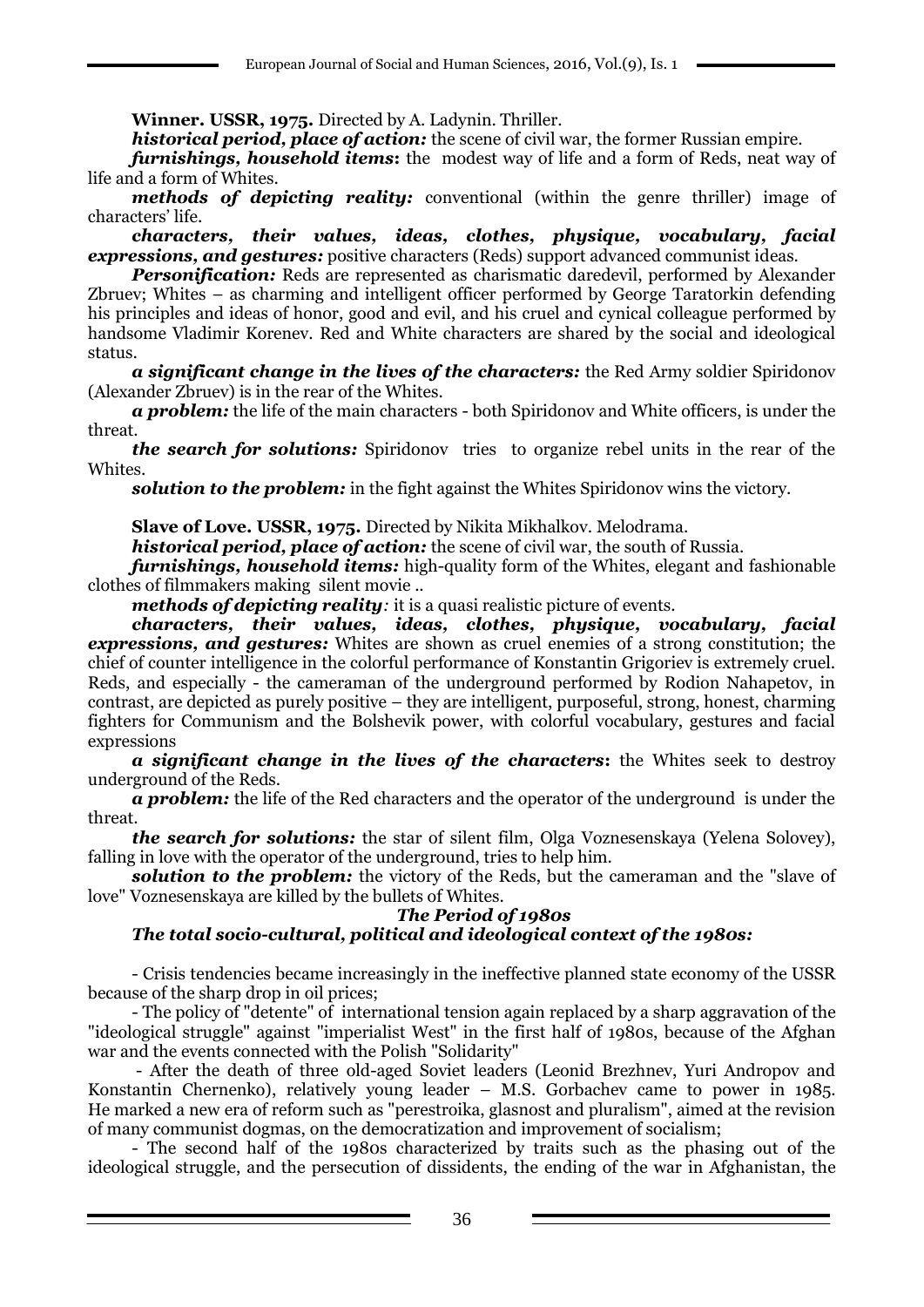proclamation of the policy of disarmament; the establishment of the state contacts with the Western world, because of the policies of "perestroika"

About fifty films with topic somehow related to the White movement were delivered in the 1980s. But unlike previous years, most of these films were made in the entertainment genres (thriller, western, detective and others.).

However, the western by S. Gasparov *Bread, gold, pistol* (1980) has been a definite shift toward greater authenticity and psychology. It is again the civil war, the main characters are given again only with thick strokes. But the leader of the gang Mezentsev is a real live character. Edward Martsevich managed to "squeeze" the utmost from the role: Mummery bastard Mezentsev appears in all his unattractive image. The film was well maintained rhythmically: delayed "pause" alternated with dynamic scenes. Bloody, naturalistic scenes were less. But along with the brilliant spectacular elements (stunts with horses, for example) annoying setbacks were met due to the negligence of direction (such as passing the modern car). The plot, developed quite plausible at first, becomes more far-fetched to the end.

Perhaps one of the most difficult tasks facing the director of adventure, is to follow a sense of proportion. On the one hand, the picture should not be prolonged, boring, on the other it requires a certain limit of tricks and dynamics. An example is one more western by S. Gasparov - *The Sixth* (1981). In this case, the filmmaker decided to dilute the plot by the comedy episodes. But still, with pressure, the bloody murder scenes were given. It has been overemphasized the symbols, such as brand new tunics which were sewn even for the dead. A dramatic finale of the death of the sixth police chief was leveled by subsequent stage of his miraculous healing. The film, which can predict the plot twists and living people can be replaced by some types of the human incarnation (silent athlete who loves kids, sad pharmacist, hairdresser-dandy, grim shepherd, etc.) in the end it turned out no worse but no better of the rest westerns by Gasparov with good Reds and bad Whits.

That's for the authors of western *Who will pay for success* (1980), the civil war is "only the initial situation, declared as a sign. We do not know the names of the characters, but the balance of power is clear. During the performance "ours" must kill "their" officer, who knew all the members of the underground. However, the task remains unfulfilled, and underground fighter, which, as it turns out, is called Antonina Chumak, was arrested by counterintelligence. Three persons (Red sailor Sergei, playboy and gambler Dmitry, White Guard Cossack Fedor) learning about the upcoming show trial in attitude of Chumak and taking her for a close confident person, are going to help her. Salvation of the underground worker is just the plot of the film" [Kudryavtsev, 1980].

The heroes of adventure westerns are usually quite lucky - they often work out things just fantastic. In the movie *Who will pay for success* events are incredible, but the eccentric direction of Konstantin Khudyakov and the good actor works of Vitaly Solomin and Leonid Filatov allows viewers to believe what is happening on the screen. But for the luck, asit follows from the name of the movie, you have to pay. And heroes paid the highest price – the price of life. So on this dramatic chord the film was broken, at first seemed almost as an adventure comedy.

As to the period of "perestroika", it does not have time to reflect for new trends in the topic of the Civil War. However, a different approach to the Civil War has been done in one of the last films of the Soviet era - *Medical history* (1990) by A. Prazdnikov, based on the *Red Crown* by M.A. Bulgakov. Here soldier (Alexander Galibin) "at the insistence of his mother goes in search of his younger brother, volunteered to serve in the White Army. The resulting concussion and death of a young brotherare brought a former officer with the diagnosis of schizophrenia in a mental hospital. Thus, the film claimed the idea of meaninglessness and cruelty of fratricidal civil war" [Volkov, 2008].

### *The structure of the stereotype image of the White movement in the Soviet cinema of the 1980s*

*historical period, the place of action:* any period of time from 1918 till 1924, Russia.

*furnishings, household items:* the modest dwelling, forms and objects of everyday life of Soviet characters, neat houses, the shape and household items White characters (especially - the high command).

*methods of depicting reality:* realistic (*Shores in the fog*), quasi realistic or conditional: in the framework of the westerns (*Bread, gold, pistol, The sixth,* etc.), thriller (*Who will pay for*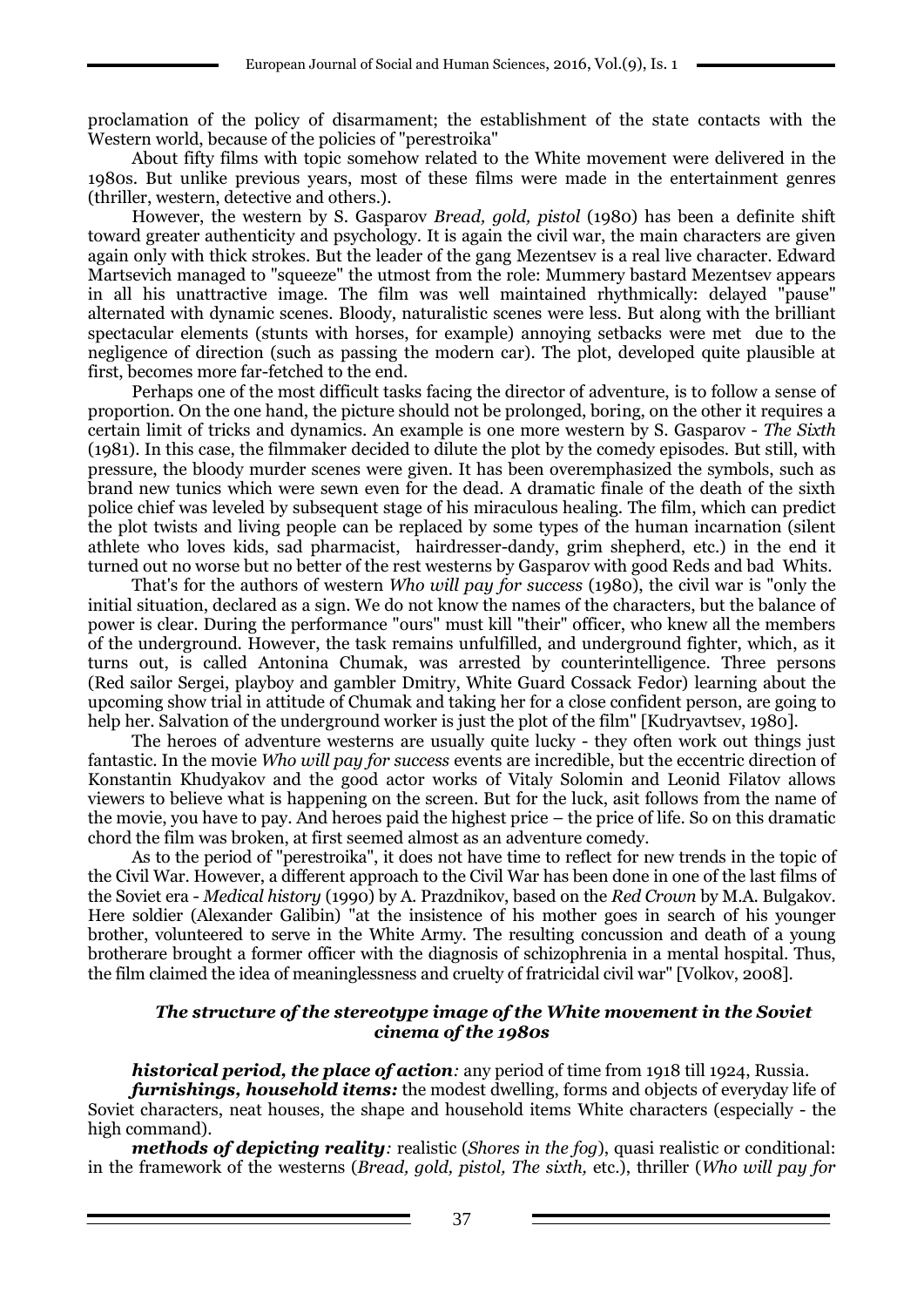*success, Urgenlyt. Confidential. Gubcheka, In shooting wilderness,* and others.) where the life of characters of the White movement is given.

*characters, their values, ideas, clothes, physique, vocabulary, facial expressions, gestures:* positive characters (Reds) support advanced communist ideas; White characters are differentiated: on the one hand, it is the traditional negative characters - inhuman, militaristic, monarchist, bourgeois, imperialist ideas. On the other (as, for example, in the movie *Shores in the fog*) – they are intelligent people who defend their principles and ideas of honor, good and evil. Characters are shared not only by social, but also by material status. Whites are dressed richer than the poor and humble Reds. As for the body, the options are allowed: Whites on the screen (depending on the task, are - ordinary intellectuals or - athletic looking men.This White characters are shown not only rude and cruel enemies, with a repulsive appearance, facial expressions and gestures domineering and unpleasant voice tones, and charming men with good manners and vocabulary.

*a significant change in the lives of the characters:* negative characters (representatives of the White movement) by means of violence, fraud and bribery (war, terrorism, espionage, cooperation with the invaders, the bourgeois imperialist West and so forth.) are going to put their anti-communist, anti-Bolshevik ideas.

*option:* intelligent charming characters from the circle of the White movement are drawn into the revolutionary events in the maelstrom of civil war and try to keep their valuables.

*a problem:* the life of the Red characters, for that matter, and the existence of the Bolshevik state as a whole, are under the threat; but the life of White characters who have fallen under the "red wheel" is under the threat too.

*the search for solution to the problem:* there is the struggle of (various types and methods) Red and White characters; fluctuations of charming intelligent characters which are attracted to the ideology of the White movement.

**solution to the problem:** the conscious destruction / arrest of the negative White characters; forced destruction / oscillating arrest of intelligent, romantic White characters.

*Option:* hasitating White characters realize that the Bolsheviks took the revolutionary repressive measures forced, for the sake of the future benefit of the poor. So hasitated heroes of the White movement come to understanding of the correctness of the theory of revolutionary terror, violence and dictatorship of the proletariat.

#### Examples:

**A long way in a maze. USSR, 1981.** Directed by V. Levin. Detective.

*historical period, the place of action:* civil war, the former Russian empire.

*furnishings, household items:* a provincial southern city, steppes, way of Reds'life is rather ascetic, Whites' things, in this sense, are better ..

*methods of depicting reality:* the whole contingent (in the framework of the detective genre) image life of characters is without much psychological depth.

*characters, their values, ideas, clothes, physique, vocabulary, facial expressions, gestures:* positive characters (Reds) support advanced communist ideas; White characters (including - disguised as a White Guard spy Red) defend their principles and ideas of honor, good and evil. Characters are shared by social status. The Reds' vocabularyis rude, Whites have refined vocabulary.

*a significant change in the lives of the characters:* Reds suspect that in their ranks a spy of whites appeared ..

*a problem:* the life of the main characters - both Reds and Whites - is in danger ...

*the search for solutions:* Reds try to find the White spy and eliminate the troop under the leadership of one of the Whites ..

*solution:* Reds manage to destroy their enemies, but in battle they are having losses too.

### **Life and immortality of Sergey Lazo. USSR, 1985.** Directed by V. Pascaru. Drama.

*historical period, the place of action:* civil war in the Far East in 1918-1920 (with small sidebars of episodes, which are set in the first seventeen years of the XX century).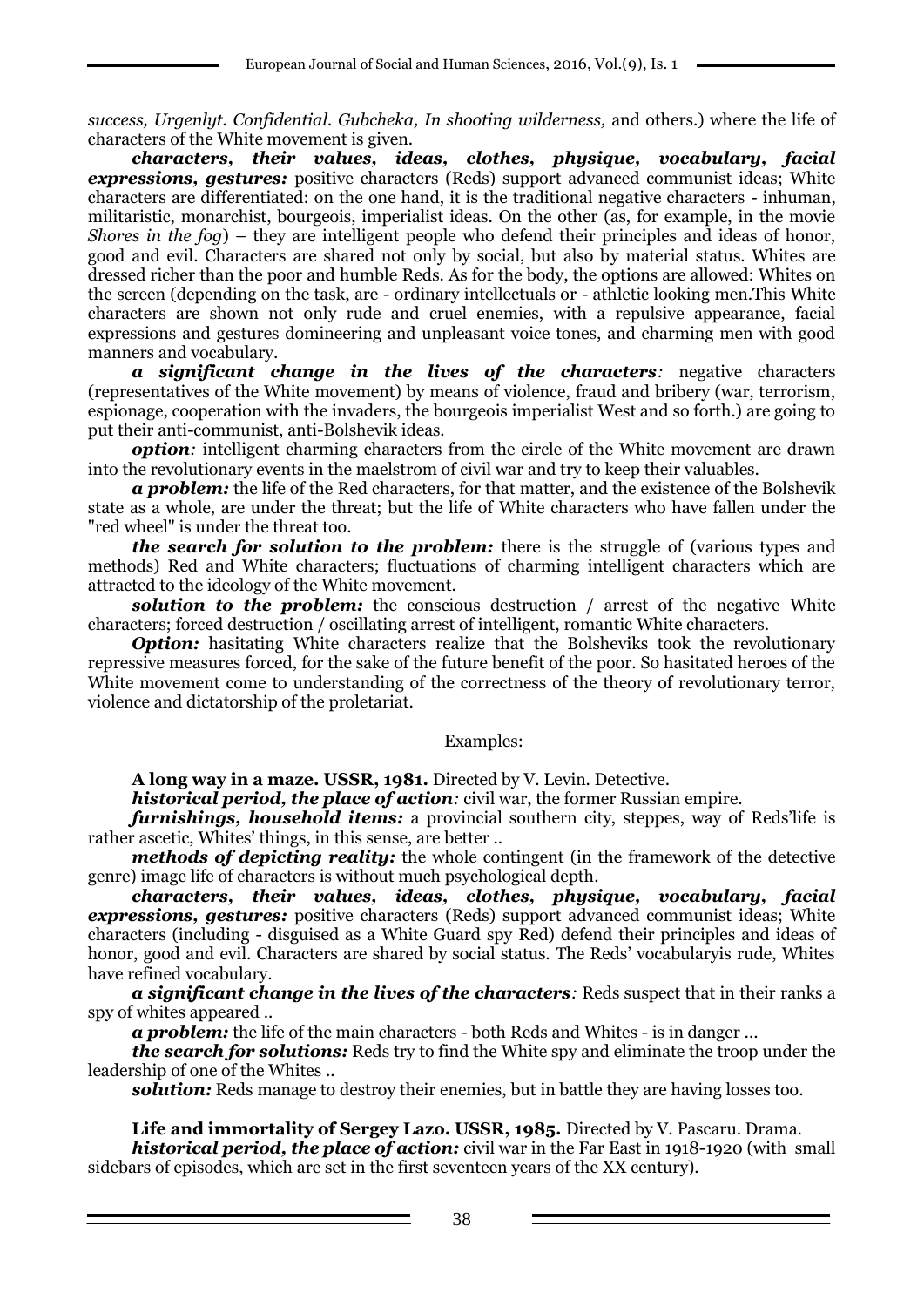*furnishings, household items:* the modest life, uniforms of Reds, nice shape forms of Whites.

*methods of depicting reality:* a quasi realistic picture of events.

*characters, their values, ideas, clothes, physique, vocabulary, facial expressions, gestures:* Whites seem cruel enemies of a strong constitution, the chief of which is presented in a spectacular image of a black-bearded handsome man (Boris Khmelnitsky); Reds, and especially one of their leaders - Sergey Lazo (1894-1920), on the other hand, are portrayed purely positive - a purposeful, strong, honest fighters for Communism and the Bolshevik power, with colorful vocabulary, gestures and facial expressions. Noble in origion, S. Lazo (this role, like in the same film in 1968, is playing by a charming Lithuanian actor) is endowed to the same with good looks and intelligent manner.

*a significant change in the lives of the characters:* the Whites, in alliance with the Japanese invaders, seek to destroy the Reds, and the Reds seek to destroy the Whites and Japanese.

*a problem:* the life of Red and White characters is under the threat.

*the search for solution to the problem:* the Reds are developing a plan of holding their power in the Far Eastern Republic.

**solution:** the Reds in the end win a victory, but the two main characters of the film - the White Guard Colonel and S.Lazo are died.

**Shores in the fog. USSR, 1985.** Directed by Y. Karasik. Drama.

*historical period, the place of action:* 1921, Bulgaria (where the troops of General P.N.Vrangel crossed from Turky), Crimea.

*furnishings, household items:* the modest way of life and a form of Reds, the neat way of life and a form of Whites.

*methods of depicting reality:* realistic.

*characters, their values, ideas, clothes, physique, vocabulary, facial expressions, gestures:* as the main Whites (officers of the army of General Vrangel) and the main characters of the Reds are presented as the supporters of their ideas, which they regard as the only true. Between them there are a hasitating characters adjacent to the White movement, but succumbed to the Bolshevik agitation of repatriation. Red and White characters are divided into social but not material status because surrounded in exile army of P.N. Wrangel has financial difficulties. White characters tend to look worthy opponents. In general, Whites are dressed richer than Reds. As for the body, there is both Reds and Whites, have a variety of textures, facial expressions and gestures, though, naturally, manners and vocabulary of the White movement are aristocratic and intelligent, and the Reds and their allies are still simpler and cruder ..

*a significant change in the lives of the characters:* the Whites led by General P.N. Vrangel want to get from their Western allies the weapon again in order to start the war with Soviet Russia.

*a problem:* the life, both White and Red characters is under the threat.

*the search for solutions:* Whites and Reds are taking active steps towards each other.

**solution:** Reds together with the Bulgarian communists steal weapons which were intended for Baron Wrangel's Army and ruind the plan of capture of power in Bulgaria by the whites. However, one of the main organizers of the crash of Whites in Bulgaria is killed and his opponent Colonel of White Guard commits suicide.

# **Conclusion**

Thus, the comparative analysis of plot schemes, characters, and ideology of the Soviet sound films of 1950s – 1980s, in varying degrees of affecting the subject of the White movement, leads to the conclusion about the essential similarity of their media stereotypes. Positive characters (Reds) – supports advanced communist ideas; White characters are differentiated: on the one hand, it is the traditional negative characters – inhuman, militaristic, monarchist, bourgeois, imperialist ideas. On the other – a strong and vibrant identity, defending his principles and ideas of honor, good and evil. Characters are shared not only by social, but also by material status. Whites dressed richer than the poor and humble Reds. As for the body, there is allowed options - Whites on the screen (depending on the task) – are typical intellectual or athletic looking men. In this case Whites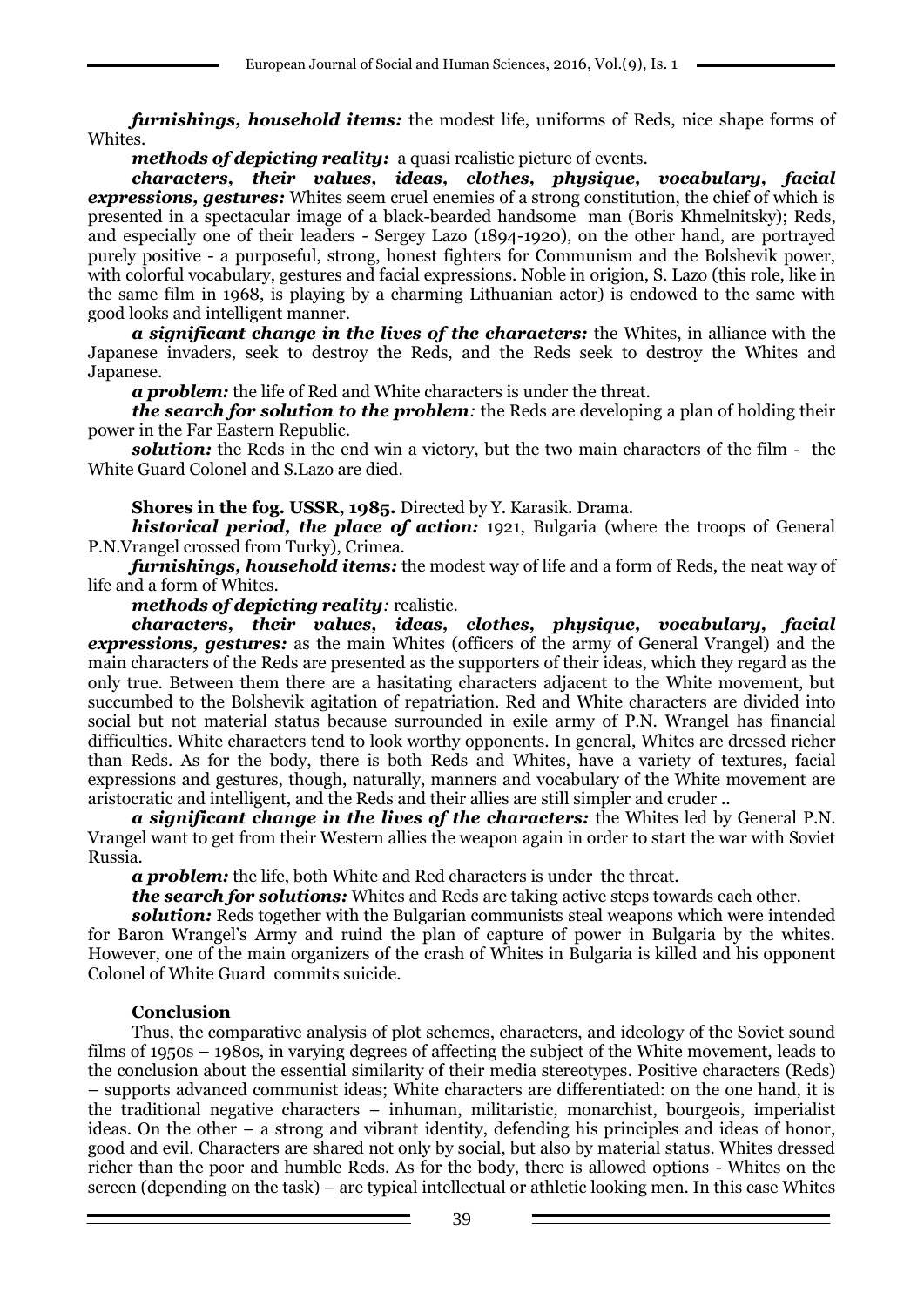are shown not only as rude and cruel enemies, with a repulsive appearance, facial expressions and gestures domineering and unpleasant voice tones, and (increasingly) – intelligent, charming and charismatic personality.

# **References:**

1. *Alexander Alov, Vladimir Naumov* (1989). Moscow, p.146.

2. Assmann, J. (2004). *Cultural memory.* Moscow: Languages Slavic culture, 368 p.

3. Bagdasarian, V.E. (2003). The image of the enemy in historical films 1930-1940-ies. *National History.* № 6, 32-46.

4. Barsenkov, A.S., Vdovin, A.I. (2005). *Russian history. 1918-2004.* Moscow: Aspect Press.

5. Baskakov, V.E. (1981). The confrontation of ideas on the western cinema screen // *West Screen: problems and trends*. Moscow: Knowledge, 3-20.

6. Berger, P., Luckmann, T. (1995). *The Social Construction of Reality. A treatise on the sociology of knowledge*. Moscow.

7. Busina, O. (2009). *These chic Whites* ... http://from-ua.com/voice/570a6bae81ed5.html http://www.from-ua.com/voice/6eaa4b1cd2f97.html

Demin, V.P. (1980). A film about the spy: semantics space. *Adventure film. Ways and searches*. Moscow: Film Institute, 59-81.

8. Eco, U. (1976). *A Theory of Semiotics.* Bloomington: Indiana University Press.

9. Eco, U. (1998). *Lack of structure. Introduction to semiology.* St. Petersburg: Petropolis, 432 p.

10. Eco, U. (2005). *The role of the reader. Studies on the semiotics of the text.* St. Petersburg: The Symposium, 502 p.

11. Elmanovich, T. (1975). Review of the film *Diamonds for the dictatorship of the proletariat. Soviet Screen.* № 16.

12. Fedorov A.V. (2015). *Transformation of Russian image in the West the screen.* Moscow: Information for All, 2015. 221 p.

13. Fedorov, A.V. (2008). Analysis of the cultural mythology of media texts in the classroom at the student audience. *Innovations in education.* № 4, 60-80.

14. Fedorov, A.V. (2012). *Analysis of audiovisual media texts.* Moscow, 182 p.

15. Fomin V.I. (1980). Event and character in the adventure film. Adventure film. Ways and searches. Moscow, 24-38.

16. *From the history of the Civil War in the USSR*. Moscow, 1961.

17. Gunther, H. (2000). Archetypes of Soviet Socialist Realism. *Socialist Realism Canon.* St.Petersburg, 743-784.

18. Halbwachs, M. (2005). The collective and historical memory. *Emergency ration,* № 2-3, 40-41.

19. Halbwachs, M. (2007). *Social frameworks of memory*. Moscow.

20. Hobsbawm E. (2000). Introduction: Inventing Traditions. In: Hobsbawm, E. and Ranger, T (Eds.) *The Invention of Tradition.* Cambridge, 2000, 1–14.

21. Kara-Murza, S.G. (2003). *The Civil War (1918-1921). The lesson for the XXI century.* Moscow: Exmo, 384 p.

22. Keen, S. (1986). *Faces of the Enemy.* San Francisco: Harper and Row.

23. Kenez, P. (2007). *Red Attack, White resistance. 1918-1918.* Moscow: Center Poligraf, 287 p.

24. Kirmel, N.S. (2008). *White Guard intelligence services in the Civil War.* 1918-1924 years. Moscow: Kuchkovo Field, 512 p.

25. Kolesnikova, A. (2006). The image of the enemy in Soviet cinema. *Posev.* № 9, S.24-30.

26. Kondakov, Y.E. (2007). Civil War on the screen. White movement (the era of silent movies) // *Clio.* 85-91.

27. Kondakov, Y.E. (2012). *Mapping the Civil War in the Soviet cinema of 1930-40-ies.* http://statehistory.ru/3420/Otobrazhenie-Grazhdanskoy-voyny-v-sovetskom-kinematografe-

1930-40-kh-godov/Kondakov, Y.E. (2015). *Civil War on the screen. White Movement: a tutorial.* St. Petersburg: Elexis, 362 p.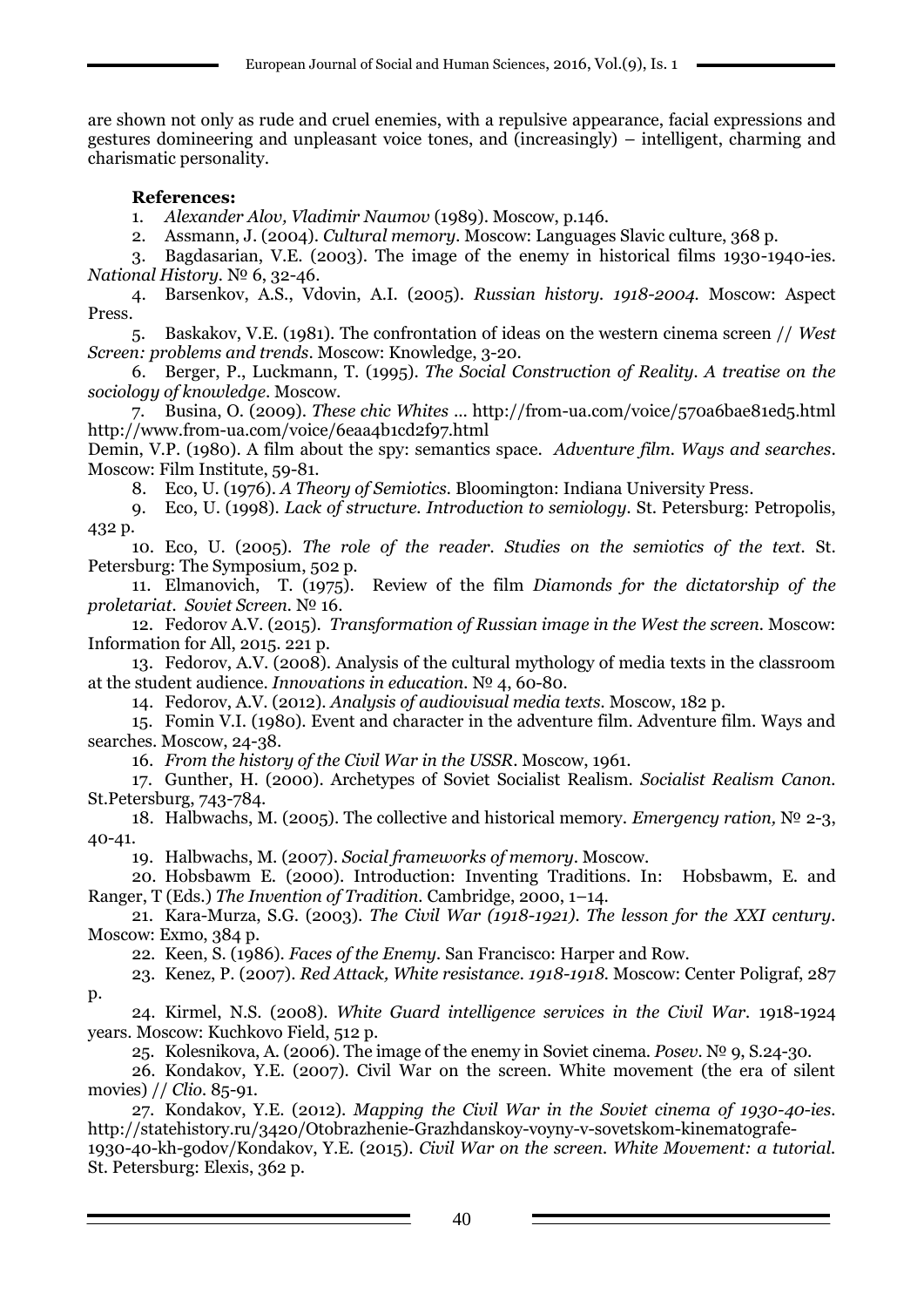28. Kovalov, O. (2014). Freedom comes naked. *Séance.* 21.03.14. http://seance.ru /blog/portrait/svoboda/

29. Kudryavtsev, S.V. (1980). *Who will pay for good luck.* http://www.kinopoisk. ru/level/3/review/880760/1980

30. Levkievskaya, E.E. (2000). Russian idea in the context of mythological models and mechanisms of their sacralization // *Myths and Mythology in Modern Russia*. Moscow: AIRO-XX, 61-62.

31. Lotman, Y.M. (1999). *Inside minded worlds. Man - the text - the semiotic sphere history.* Moscow.

32. Malkova, L.Y. (1995). The face of the enemy. *Cinema: Politics and people (1930s).* Moscow: Mainland.

33. Menashe, L. (2005). Chapayev and Company: Films of the Russian Civil War. *Cinéaste.* 2005. Vol. 30. No. 4, 18-22.

34. Mikhalkovich, V.I. (1980). When the hero becomes another. *Adventure film. Ways and searches.* Moscow, 16-23.

35. Nekludov, S.Y. (2000). Structure and function of myth. *Myths and Mythology in Modern Russia.* Moscow: AIRO-XX, 17-38.

36. Pihoya, R.G. (2002). Historical memory: a case study through the eyes of a historian // *National History.* № 3, .201-202.

37. Pogozheva, L. (1972). *Budapest notebook.* Moscow, p.63.

38. Polyakov, Y. (1992). Civil War: the emergence and escalation. *National History.* № 6.

39. Razlogov, K.E. (2004). Specifics of feature films as a historical source. *The history of the country. History of Cinema*. Moscow, p.30.

40. Razzakov, F. (2007). *Light extinguished stars. They left that day.* Moscow: Exmo.

41. Ricoeur, P. (2004). *Memory, history, oblivion.* Moscow.

42. Schneiderman, I.I. *Gregory Chukhray.* Leningrad: Art, 1965. 228 p.

43. Shambarov, V.E. (2002). *White Guard.* Moscow: Eksmo-Press.

44. Shlapentokh, D. and V. (1993). *Soviet Cinematography 1918-1991*. New York: Aldine De Gruyter, 278 pp.

45. Silverblatt, A. (2001). *Media Literacy.* Westport, Connecticut – London: Praeger, 449 p.

46. Slobodin, V.P. (1996). *White movement during the Russian Civil War (1918-1924).* Moscow: Moscow Law Institute.

47. Small, M. (1980). Hollywood and Teaching About Russian-American Relations. *Film and History,* N 10, p.1-8.

48. Smirnov, I. (2008). *Admiral*: procession from her husband for her lover. *Skepticism.* [http://scepsis.ru/library/id\\_2218.html](http://scepsis.ru/library/id_2218.html)

49. Sobolev, R.P. *Hollywood 60 years.* Moscow: Art, 1975. 239 p.

50. Sokolov, A.K. (1999). *The course of Soviet history, 1918-1940.* Moscow: Higher School.

51. Strada M. (1989). A Half Century of American Cinematic Imagery: Hollywood's Portrayal of Russian Characters, 1933-1988. *Coexistence,* N 26, p.333-350.

52. Strada, M.J. and Troper, H.R. (1997*). Friend or Foe? Russian in American Film and Foreign Policy.* Lanham, Md., & London: The Scarecrow Press, 255 p.

53. Strizhenov, O.A. (2001). Confession. Moscow, 21, 90.

54. Taylor, R. and Spring, D. (Eds.) (1993). *Stalinism and Soviet Cinema.* London and New York: Routledge, p.131-141.

55. Toshchenko, J.T. (2000). Historical consciousness and historical memory. *Modern and Contemporary History*. № 4, p.4.

56. Trochin, A. (2002). *Country Jancso, which invites Alexander Troshin.* Moscow: Research Center Eisenstein film culture. Film Museum, 2002. 240 p.

57. Troshin, A.S. Miklós Jancsó // *Encyclopedia of Film Directors. Cinema Europe.* Moscow: Mainland, 2002, 199-200.

58. Tsvetkov, V.G. (2000). White Movement in Russia. 1918-1924 years. *Questions of history.* № 7, 56-73.

59. Turovskaya, M.I. (2003). *Blow up.* Moscow: MIC, 288 p.

60. Vasilchenko, A.V. (2010). *The spotlight of Dr. Goebbels. Cinema of the Third Reich.* Moscow: Veche, 2010. 320 p.